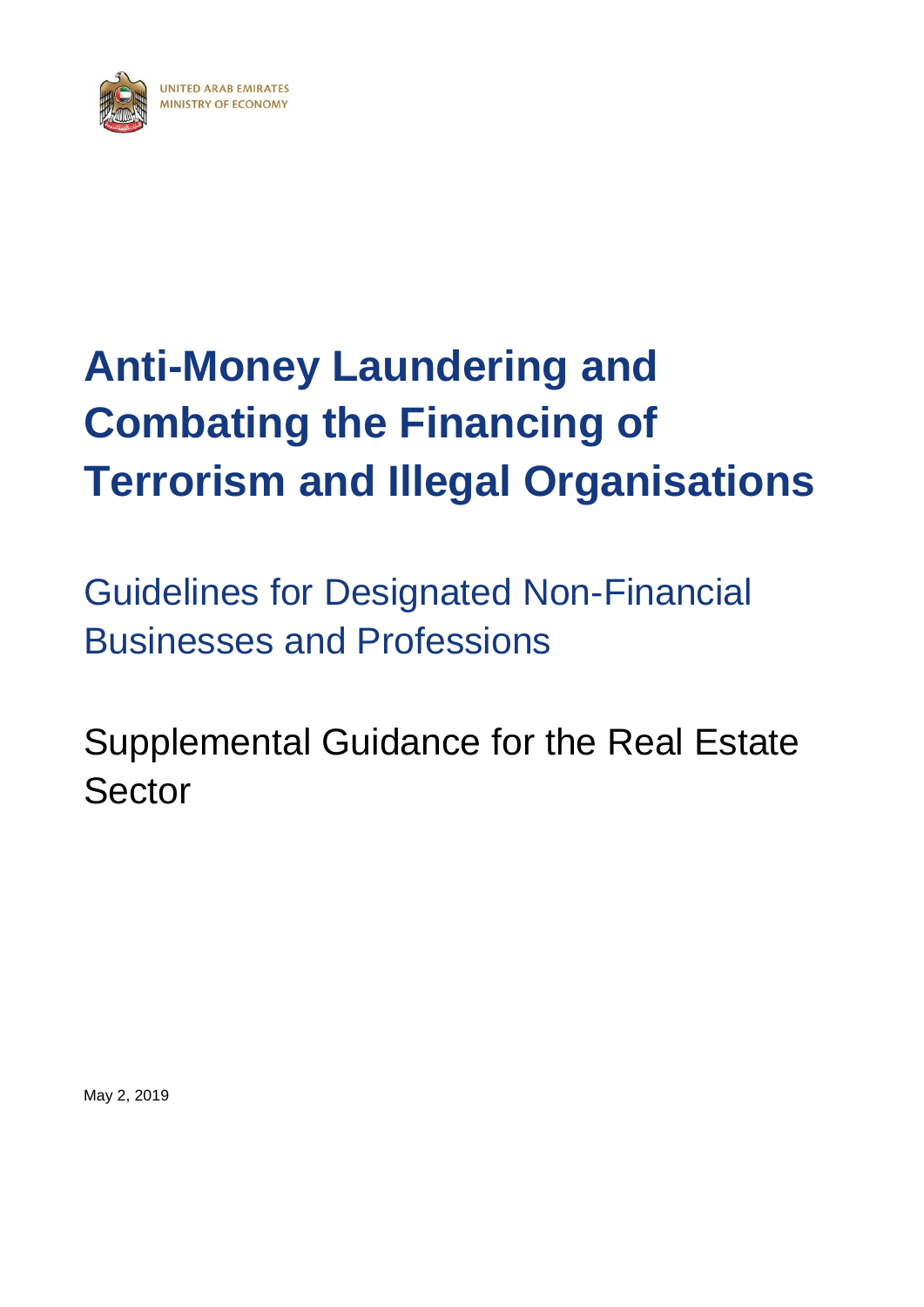# 11.3 Supplemental Guidance for DNFBPs Engaged in the Real Estate Sector

# 11.3.1 Introduction

Transactions involving the sale, purchase, leasing, and financing of real estate have long been established as a typology for money laundering and the financing of terrorism, both as a part of the money laundering process itself and as a mechanism for further facilitating criminal operations. Recent studies<sup>1</sup> indicate that in the MENA region, after the use of cash and cheques, real-estate based ML represents one of the top trends in ML/FT typologies each year.

Some of the reasons often attributed to the incidence of ML-based real estate include:

- Relatively lower level of awareness of ML/FT typologies and customer due-diligence (CDD) requirements on the part of professionals engaged in the Real Estate sector;
- Lower degree of transparency (for example, in some countries, real estate brokers and agents often do not have access to detailed information concerning the financial flows related to real estate transactions in which they are involved);
- Size of the real estate markets, and the relative ease of doing business in them through intermediaries or proxies, which attracts individuals and groups involved in illicit activities;
- Relative stability and profitability of the real estate market.

-

Furthermore, the National Risk Assessment has identified professional third-party money launderers (PMLs) as one of the greatest ML/FT threats facing the State. It has been established that one of the techniques favoured by PMLs is investment in or other transactions involving real estate.<sup>2</sup>

The misuse of the real estate sector by criminals involved in ML/FT can have widespread harmful effects with regard to the national economy. The purchase or sale of real property is one of the most significant financial transactions that a family or an individual can undertake, often playing an important role in household debt and net worth. Moreover, real estate prices strongly influence rents and developments in the construction industry. Therefore, arbitrary or artificial fluctuations in property prices that can be caused by real estate transactions entered into for illicit purposes can distort economic activity, price stability, and the distribution of income.

<sup>1</sup> See, for example, *Money Laundering and Terrorist Financing Trends and Indicators in the Middle East and North Africa Region—*

*Update*, Middle East and North Africa Financial Action Task Force (MENAFATF), 2013; Biennial Typologies Report, MENAFATF, 2014. <sup>2</sup> See, for example, *Professional Money Laundering*, FATF, July 2018, and *Money Laundering & Terrorist Financing through the Real Estate Sector*, FATF, June 2007.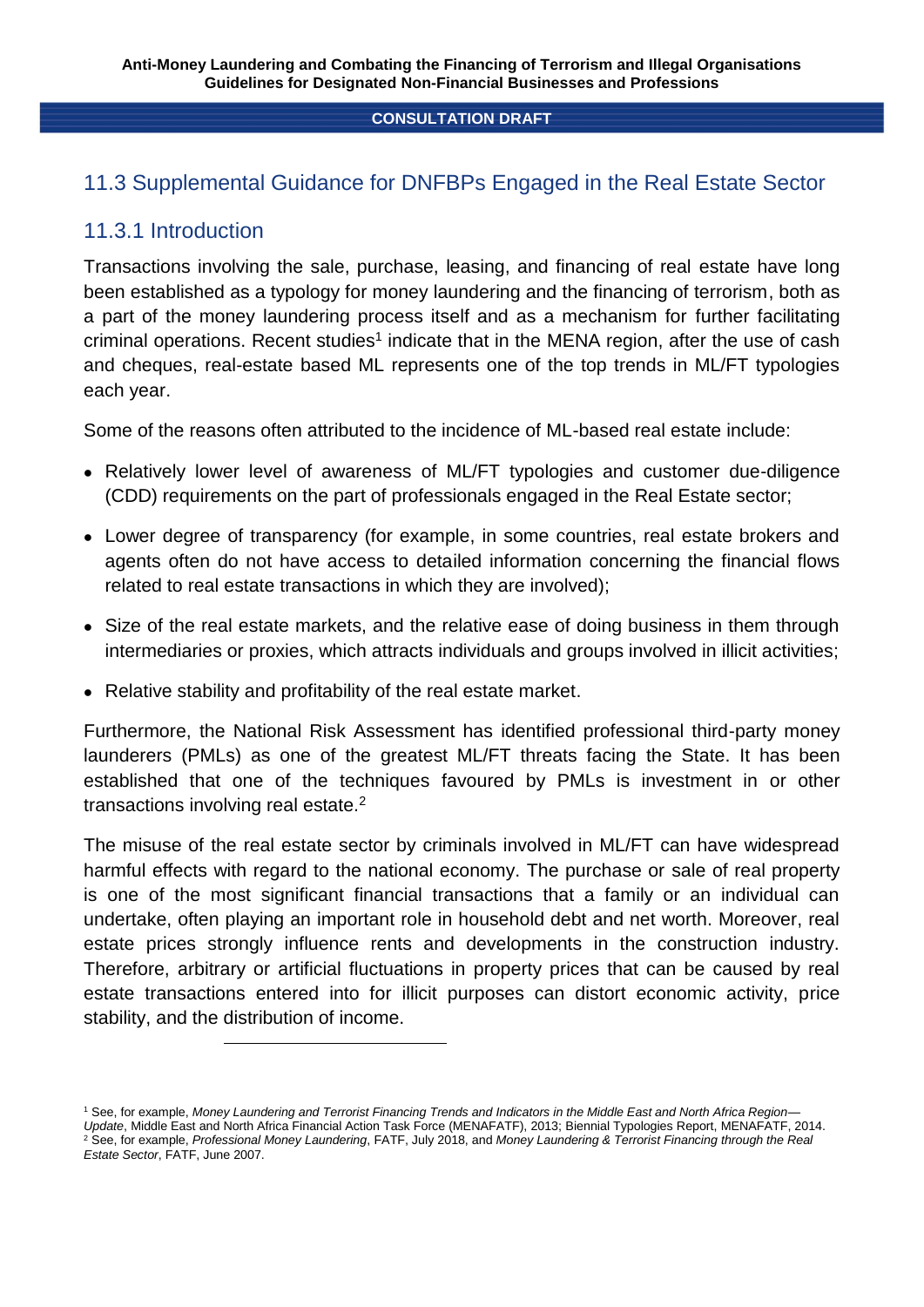Given the above, it is critical that DNFBPs engaged in activities in the real estate sector, whether within the State or outside of it, are well acquainted with their CDD obligations under the UAE's AML/CFT legislative and regulatory framework, as well as with the various risk factors and indicators that can help them to identify and report suspicious transactions. While the former have already been covered in depth in the *Anti-Money Laundering and Combating the Financing of Terrorism and Illegal Organisations Guidelines for Designated Non-Financial Businesses and Professions*, it is the intent of this supplemental guidance to cover the latter in greater detail with respect to the real estate sector.

# 11.3.2 Summary of DNFBPs' AML/CFT Obligations

According to Article (3) of the AML-CFT Decision, the definition of Designated Non-Financial Businesses and Professions (DNFBPs) includes:

- Brokers and real estate agents when they conclude operations for the benefit of their customers with respect to the purchase and sale of real estate; and
- Lawyers, notaries, and other independent legal professionals and independent accountants, when preparing, conducting or executing financial transactions for their customers in respect of the purchase and sale of real estate.

DNFBPs, including brokers and real estate agents (as well as lawyers, notaries, and other independent legal professionals and independent accountants) who engage in activities related to the sale and purchase<sup>3</sup> of real estate on behalf of customers, are required by the AML-CFT Law and the AML-CFT Decision to fulfil certain obligations which constitute the basis of an effective risk-based AML/CFT programme. These include:

• Identifying and assessing ML/FT risks (see Guidelines Section 4):

- Establishing, documenting, and updating policies and procedures to mitigate the identified ML/FT risks (see Guidelines Section 5);
- Maintaining adequate risk-based customer due-diligence (CDD) and ongoing monitoring procedures (see Guidelines Section 6);
- Identifying and reporting suspicious transactions (see Guidelines Section 7):
- Putting in place an adequate governance framework for AML/CFT, including appointing an AML/CFT Compliance Officer (see Guidelines Section 8);

<sup>&</sup>lt;sup>3</sup> Article (3) of the AML-CFT Decision does not make specific reference to transactions involving the leasing or rental of real estate. However, due to the nature of the UAE's real estate market, the characteristics of such transactions are so similar to those involving the sale and/or purchase of real estate in some circumstances, that from a ML/FT risk perspective, DNFBPs should treat them the same.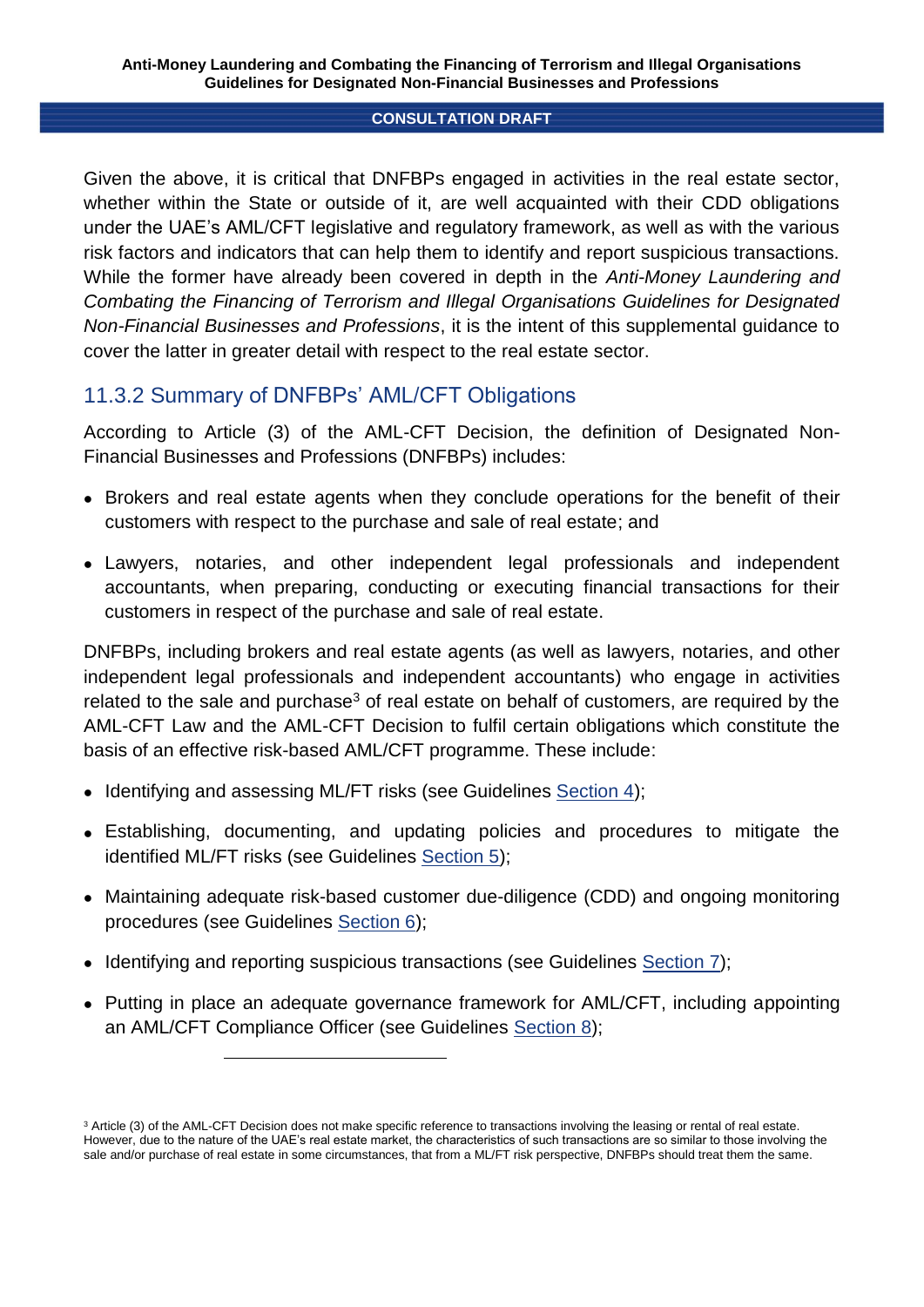- Maintaining adequate records related to all of the above (see Guidelines Section 9); and
- Comply with the directives of the Competent Authorities of the State in relation to the United Nations Security Council resolutions under Chapter VII of the Charter of the United Nations, as well as in relation to Cabinet Decision No. (20) of 2019 Regarding Terrorism Lists Regulation and Implementation of UN Security Council Resolutions On the Suppression and Combating of Terrorism, Terrorists Financing & Proliferation of Weapons of Mass Destruction, and Related Resolutions (see Guidelines Section10).

The ultimate purpose of these measures is to establish a reliable paper trail of business relationships and transactions, and to trace the true beneficial ownership and movement of assets related to real estate transactions, in order to prevent DNFBPs involved in activities in the real estate sector from being exploited for the purposes of money laundering and/or the financing of terrorism, and to aid the Competent Authorities of the State by reporting suspicious transactions.

The sections below provide additional guidance specific to the real estate sector, in regard to the identification of risk, customer due diligence, and the identification of suspicious transactions.

# 11.3.3 Risk Factors Specific to the Real Estate Sector

The AML-CFT Decision specifies certain risk factors that should be taken into consideration by DNFBPs when identifying and assessing ML/FT risk at both the enterprise and the customer levels. General guidance on these risk factors is provided in Section 4.4 of the Guidelines.

In addition to these generalized risk factors, there are a number of additional risk factors which are specific to the real estate sector, which real estate agents and brokers, as well as other DNFBPs involved in activities related to the sale and purchase of real estate on behalf of their customers (such as lawyers, notaries, and other independent legal professionals and independent accountants), should be aware of and should take into consideration in identifying and assessing the ML/FT risks to which they are exposed. Some of these risk factors depend on the specific role of the real estate agent/broker or other DNFBP in the business relationship or the transaction. Other risk factors relate to the nature and type of customer or transaction.

# **Role of the Real Estate Agent/Broker**

The laws and regulations concerning real estate in the UAE vary by Emirate. Thus, depending on the specific location involved, a real estate agent/broker or other professional involved in activities related to the sale, purchase, or leasing of real estate on behalf of customers may be authorised to perform various roles or functions relating to the transactions. These roles may include, but are not limited to: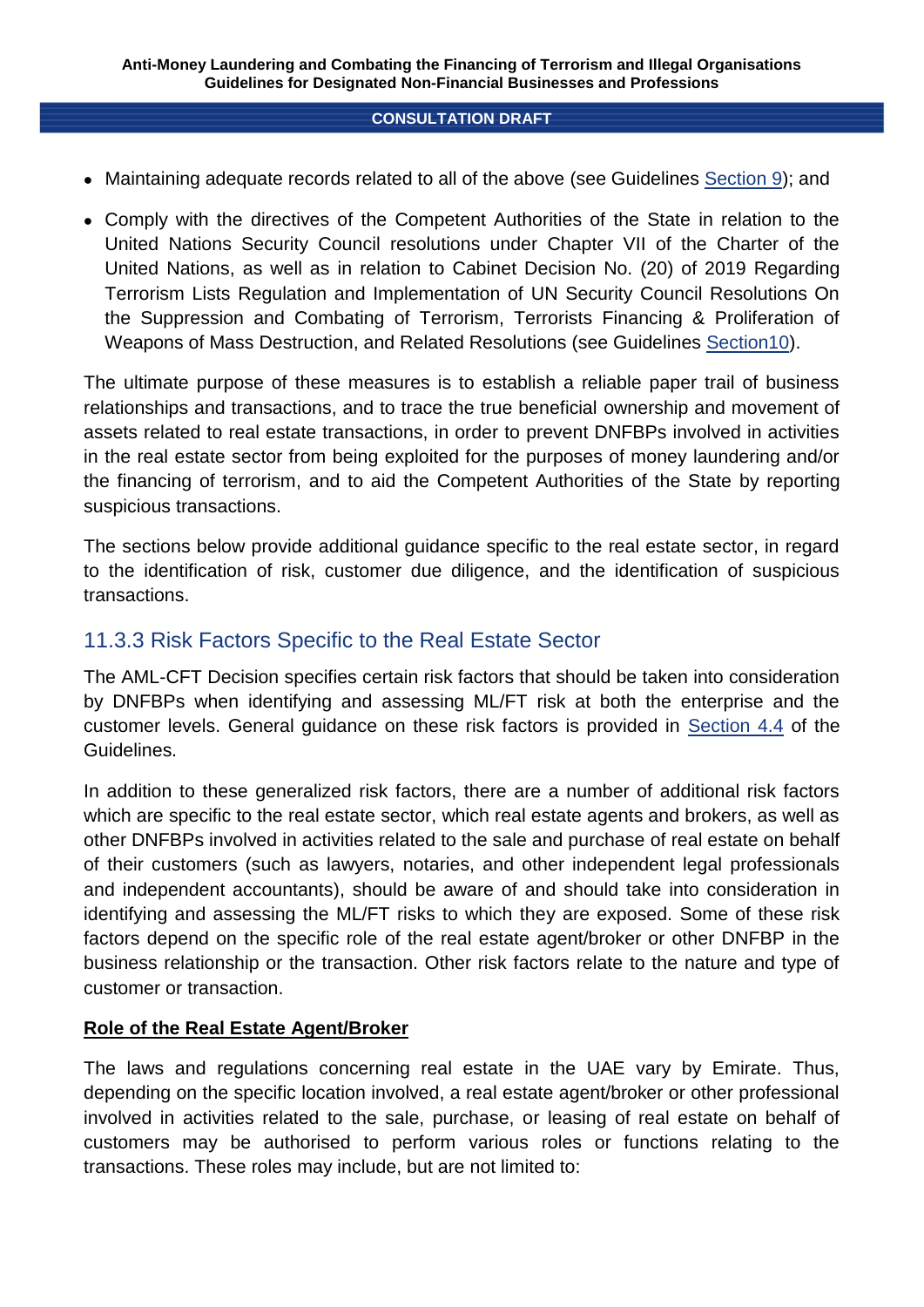- Representing one (or, in some instances, more than one) party to a transaction, and intermediating between the parties in terms of negotiation and execution of an agreement or contract;
- Acting in a fiduciary, trustee, or secretarial capacity with regard to the transmission, delivery, and/or recording of various financial instruments, securities, bonds, title deeds, or other documents and information related to real estate transactions;
- Arranging, advising or consulting on financial resources, including the obtaining of mortgage financing, for the completion of a real estate transaction.

Generally speaking, a real estate agent or broker acting in any of the roles mentioned above, whether singly or in combination, must carefully consider factors such as the customer risk, geographic risk, and channel risk (see Guidelines Sections 4.4.1, 4.4.2 and 4.4.4). In particular, consideration should be given to such factors as:

- Customer type, complexity and transparency (e.g. whether the customer is a physical person, a legal person or a legal arrangement; and if a legal person or arrangement, whether the customer is part of a larger, more complex group);
- Customer's country of origin (whether a UAE national or a foreign customer, and in the case of the latter, whether the customer is associated with a High Risk Country—see Guidelines Section 6.4.3);
- Channel by which the customer is introduced (e.g. referrals versus walk-in customers, or customers sourced via the internet or other media) and communicates (e.g. remote or personal contact).

At the same time, in identifying and assessing ML/FT risks, real estate professionals having information about, or acting in the capacity of fiduciary agents, trustees, or advisors on behalf of customers with regard to, financial arrangements must also take into consideration other risk factors such as, but not limited to:

- Type, size, complexity, transparency, and geographic origins of financial instruments and/or arrangements associated with the transaction (see Guidelines Section 4.4.3, among others);
- Novelty or unusual nature of the financial instruments or arrangements associated with the transaction, particularly compared with what is normal practice in the local market (see Guidelines Sections 4.4.5 and 4.5.4, among others).

## **Nature and Type of Customer and/or Transaction**

In addition to the factors mentioned above, when identifying and assessing ML/FT risk, real estate agents and brokers should also consider such factors as: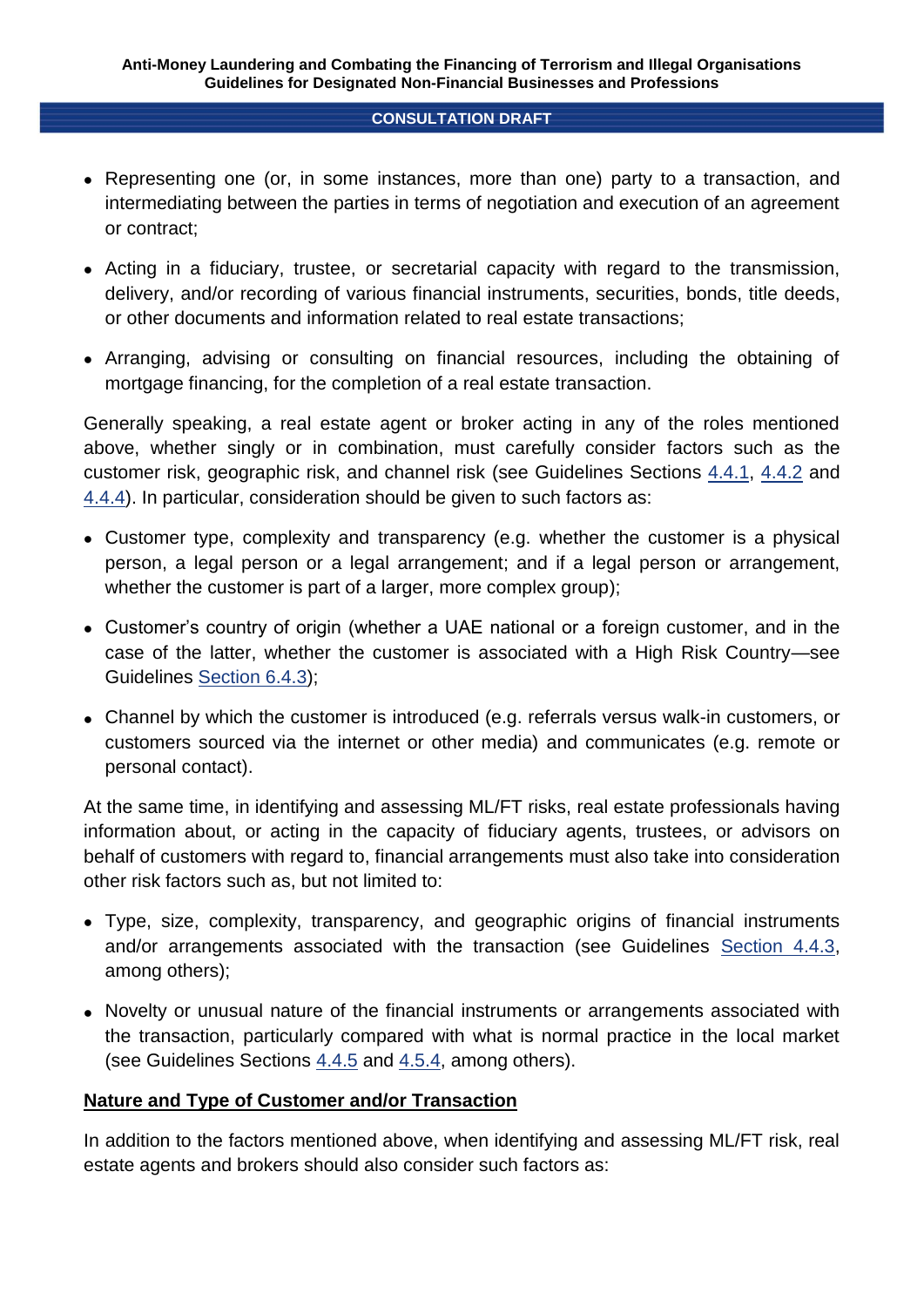- Customer's residence status (whether a UAE National, a foreign resident, or an offshore/non-resident person or legal entity);
- Type of real estate transaction (for example, whether residential or commercial; whether for the customer's own use, or for resale or investment purposes);
- Speed and frequency of transactions (e.g. whether there is a requirement to expedite the transaction, or a customer engages in multiple transactions in a relatively short time span).

Thus, the customers of real estate agents and brokers dealing with, for example, middleincome UAE nationals for the sale, purchase, or rental of real property for residential or commercial purposes may have a very different ML/FT risk profile from those of real estate agents/brokers dealing with foreign nationals or corporate clientele, engaged in the sale, purchase, or leasing of residential or commercial property for resale or investment purposes. The types of risk profiles identified and assessed, and the resultant risk ratings applied to the customers (see Guidelines Section 4.5.1), should be used in determining the efficient allocation of AML/CFT resources, as well as the appropriate application of reasonable and proportionate risk-mitigation measures, including customer due-diligence measures (discussed below).

In assessing ML/FT risk and assigning risk ratings to their customers, real estate agents and brokers may utilize a variety of methods, depending on the nature and size of their businesses. These may include more sophisticated models, such as the application of risk weightings to the various risk factors identified, and the calculation of an overall risk score for each customer; or simpler methods such as the development of indicative customer ML/FT risk profiles based on their business models, standard market practices, and target customer segments, against which customers may be filtered and risk-rated. Whatever methods they choose, real estate agents and brokers should clearly document them (including the rationale for their use), and apply them consistently across their business activities.

# 11.3.4 Customer Due Diligence (CDD) in the Real Estate Sector

Together with the accurate identification and assessment of ML/FT risks, the implementation of reasonable and proportionate customer due-diligence measures and the ongoing monitoring of customer relationships and transactions are two of the key components of an effective risk-based AML/CFT programme. However, because of the transactional nature of the real estate sector and the limited roles which its actors play in many situations, it is not always possible for real estate agents and brokers to monitor the activities and transactions of their customers on an ongoing basis. It is therefore even more critical for DNFBPs in such situations to focus particular attention on the effectiveness of their CDD measures.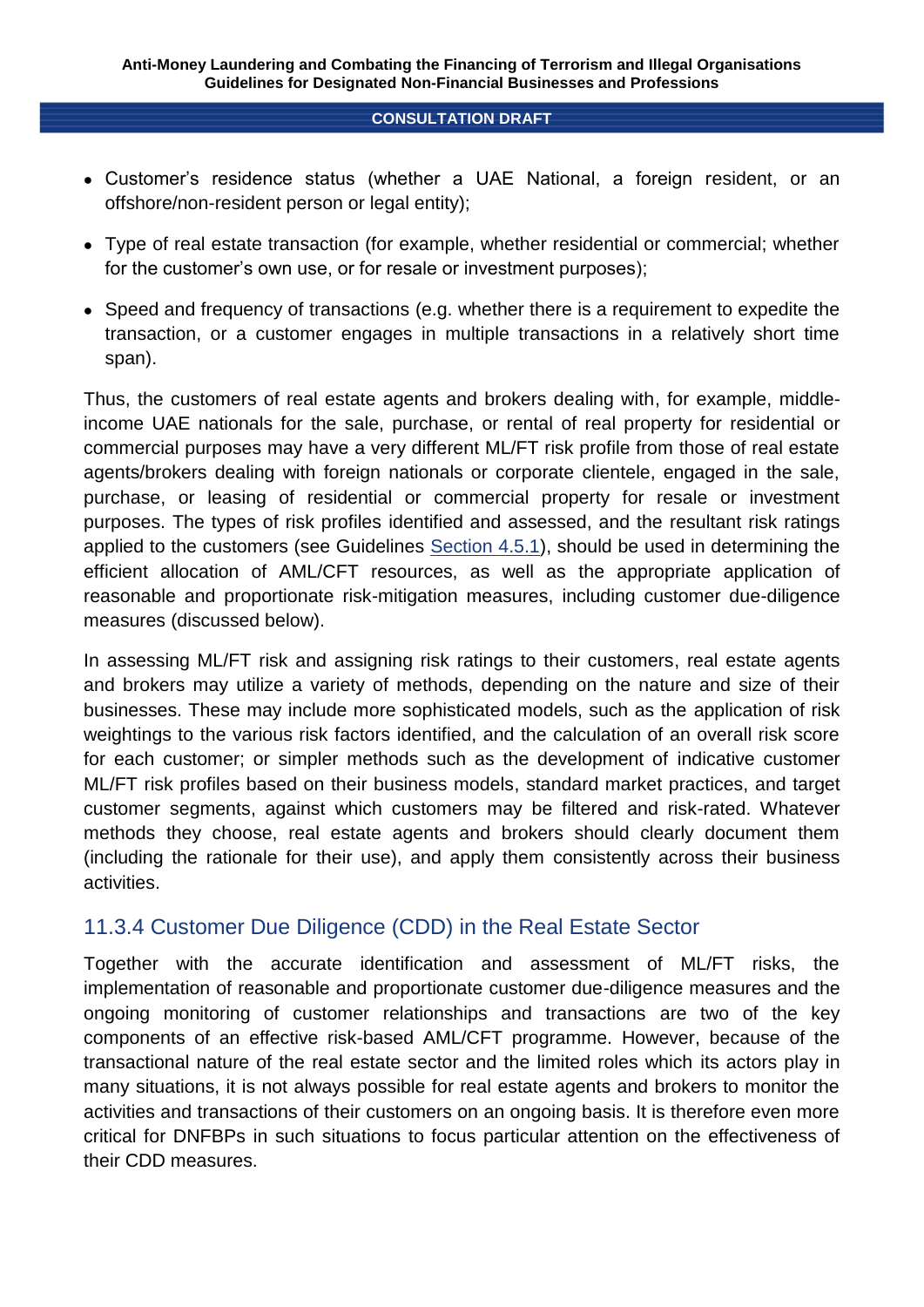The *Anti-Money Laundering and Combating the Financing of Terrorism and Illegal Organisations Guidelines for Designated Non-Financial Businesses and Professions*, of which this supplemental guidance is a part, discusses customer due diligence (including enhanced and simplified customer due diligence measures) in detail, and real estate agents and brokers should study the related sections of the Guidelines carefully. Nevertheless, there are some additional points that are of particular relevance to the real estate sector.

First, real estate agents and brokers should ensure that they have in place a process for screening customers and prospective customers against Sanctions Lists (see Guidelines Section 10, International Financial Sanctions), and for performing background checks (such as internet searches) to identify any potentially adverse information (including associations with financial or other crime, or with politically exposed persons) about their customers or prospective customers.

Second, a characteristic technique used in real estate-based ML/FT is the attempt to conceal beneficial ownership through the use of third-party intermediaries, proxies, or legal structures or arrangements, which can help to create distance between the source of the illicit funds and the real estate transaction. Such third-party intermediaries may include family members, friends, business associates, legal representatives, or other third persons. In this regard, real estate professionals should be particularly attentive to establishing and verifying the identity of the beneficial owner and, whenever possible, corroborating their source of funds through reliable independent sources.

Generally speaking, real estate professionals may request bank references or bank account information as part of this corroboration process. In cases where the source of funds for a real estate transaction is income related to a previous real estate transaction (such as a sale or a mortgage taken on another property), such sources may also include the use of land registries (domestic or foreign, as the case may be), as well as references from other real estate agents or brokers, real estate regulatory bodies or industry associations, or financial institutions, among others.

Real estate agents and brokers should also be alert to customer due-diligence factors such as:

- Compatibility of the customer's profile (including their economic or financial resources, and their personal or professional circumstances) with the specifics (including nature, size, location, frequency) of the real estate transaction or transactions involved;
- Utilization of complex or opaque legal structures or arrangements (such as trusts, foundations, personal investment companies, investment funds, or offshore companies), which may tend to conceal the identity of the true beneficial owner or source of funds;
- Possible association with politically exposed persons (PEPs), especially in regard to foreign customers: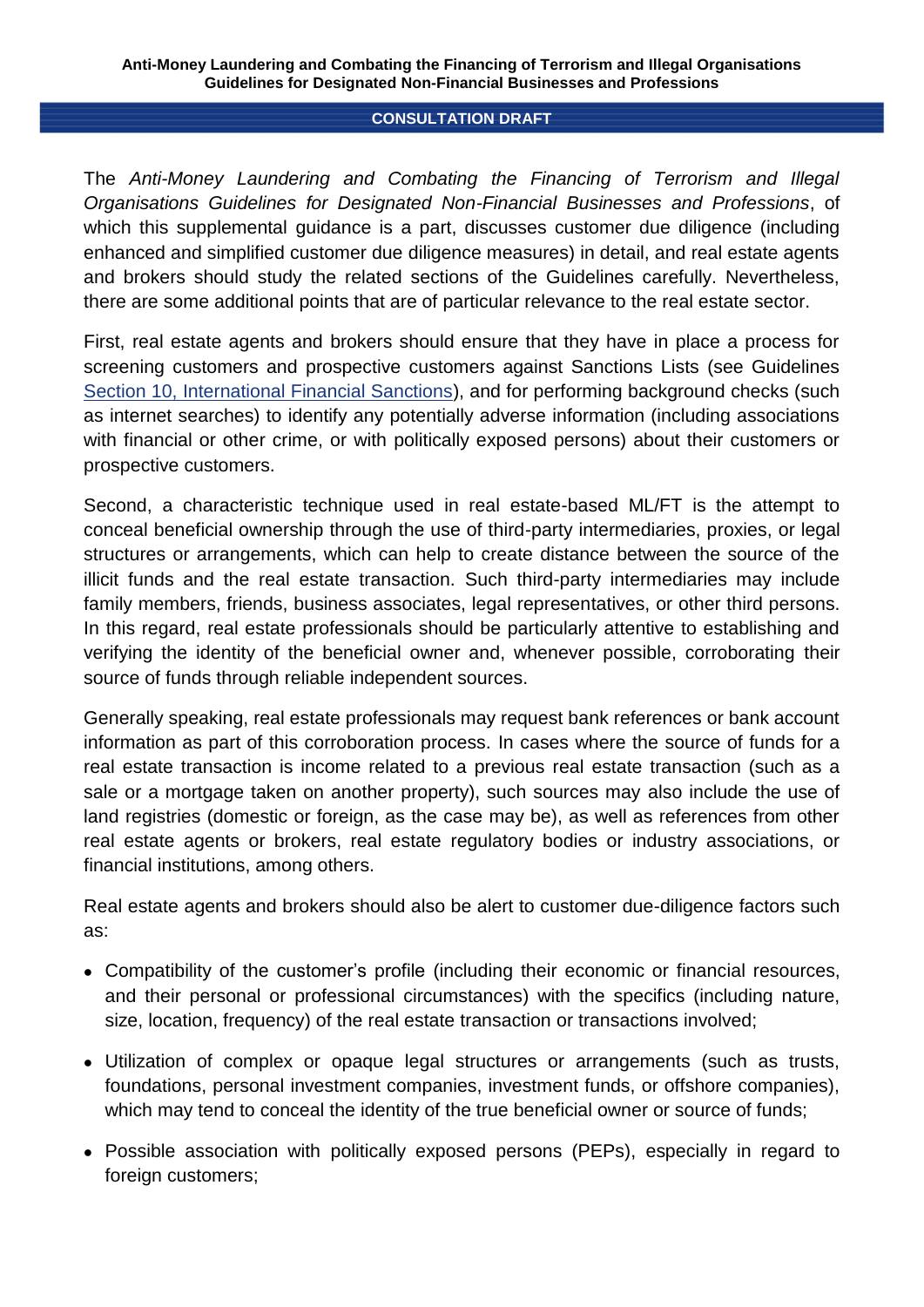Possible prior association between the parties to the transaction (buyer and seller).

Third, another technique often employed in real estate-based ML/FT is the use of fraudulent and/or forged documents. In cases in which the real estate agent, broker, or legal professional involved in a real estate transaction acts in a fiduciary, trustee, or secretarial capacity with regard to the transfer, delivery, or registration of financial instruments, securities, bonds, title deeds, or other documents and information, such DNFBPs should pay particular attention to the authenticity of such instruments or documents.

# 11.3.5 Ongoing Monitoring in the Real Estate Sector

Due to the transactional nature of the real estate sector, and the limited access real estate agents and brokers may have to customers' financial transactions in many instances, it may not always be possible for real estate professionals to perform ongoing monitoring of their customers' activity. Nevertheless, in circumstances in which high-risk customers have been identified, real estate professionals should make reasonable efforts to monitor activity related to properties with which they have been involved.

For example, this may take the form of periodic checking of the land registry for a given property, to determine whether there have been any changes in information, or a quick succession of transactions in a relatively short time period, after the initial transaction in which they were involved. Furthermore, in cases in which the real estate agent or broker plays a fiduciary, trustee, or secretarial role concerning financial instruments, securities, bonds, or other documents or information concerning a real estate transaction, they should monitor the status of those instruments throughout the course of the transaction life cycle in order to detect any unusual changes or substitutions.

# 11.3.6 ML/FT Typologies and Indicators of Suspicious Transactions in the Real Estate Sector

# **Real Estate-Based ML/FT Typologies**

As mentioned in the Guidelines (see Section 4.3 ML/FT Typologies), the methods used by criminals for money laundering, the financing of terrorism, and the financing of illegal organisations are continually evolving and becoming more sophisticated. It is therefore impossible to provide an exhaustive list of ML/FT typologies for the real estate sector, as new typologies and techniques are constantly being developed and attempted.

Nevertheless, research on the subject, and analysis of case studies from around the world, has identified a series of some of the most common basic methods used by criminals to launder money and/or to finance terrorist and illegal organisations through the real estate sector. These methods broadly align with the classical stages of the ML/FT process (i.e. placement, layering, and integration; see Guidelines Section 4.2, The Standard ML Model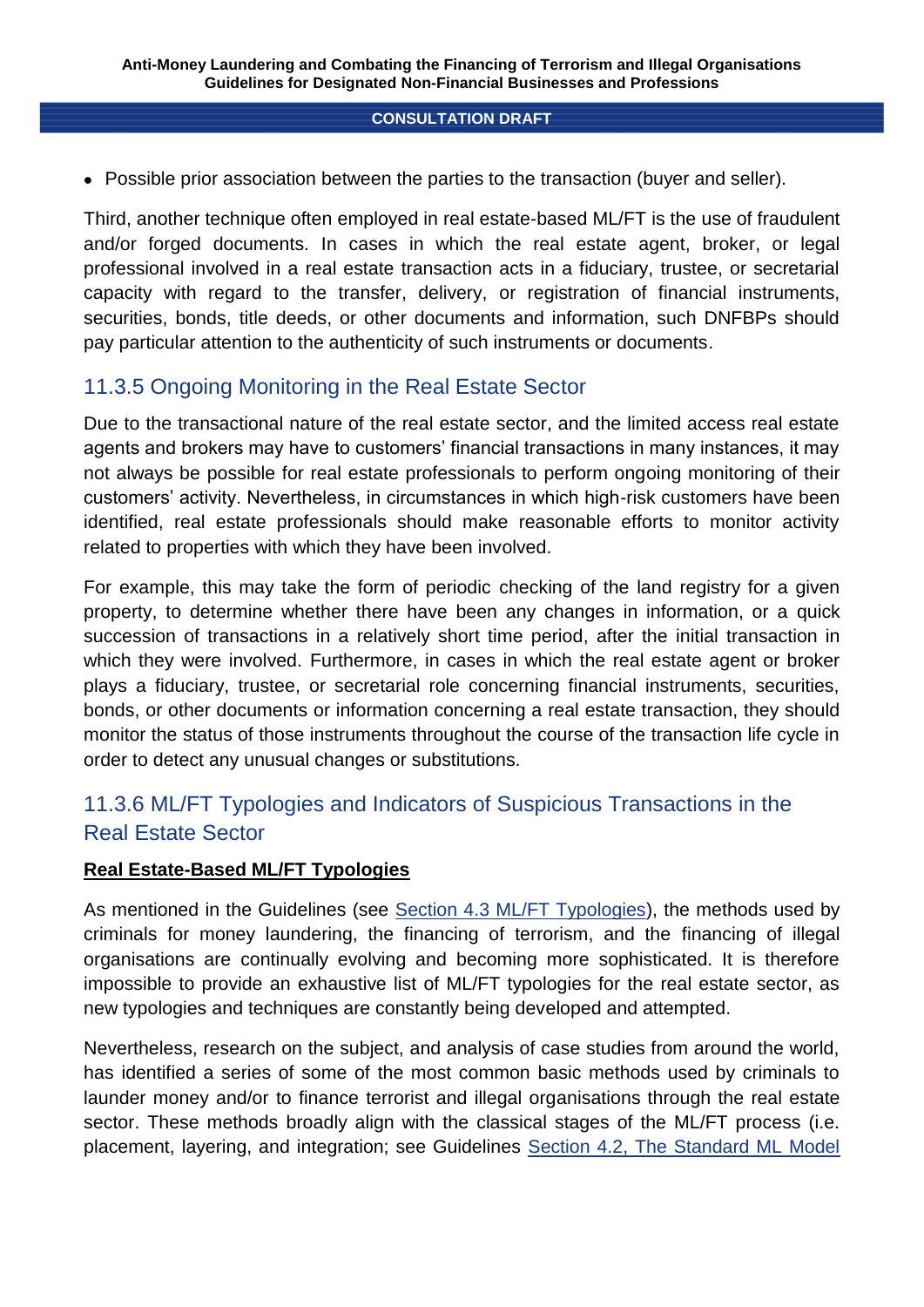and Generic ML/FT Risks), and can be organised into three major categories, according to their primary purpose. Specifically:

- Concealing or disguising the identity of the beneficial owner or owners;
- Concealing or disguising the illicit origin of the funds involved;
- Transferring or extracting value or utility from the real estate involved for the benefit of the criminal perpetrators.

Real estate agents and brokers should recognize that, often, multiple ML/FT typologies and techniques are used in a single transaction or in a series of transactions. They should therefore be alert to indicators of potentially suspicious transactions from all categories. Furthermore, they should be sure to incorporate the regular review of ML/FT trends and typologies into their compliance training programmes (see Guidelines Section 8.2, Staff Screening and Training), as well as into their risk identification and assessment procedures.

The following are some of the most common typologies used for ML/FT through the real estate sector, according to the Financial Action Task Force (FATF):

- Use of complex loans or credit finance;
- Use of non-financial professionals (such as real estate and legal professionals);
- Use of corporate vehicles;
- Manipulation of the appraisal or valuation of a property;
- Use of monetary instruments (including bearer negotiable instruments);
- Use of mortgage schemes (including fraudulent mortgage schemes);
- Use of investment schemes and financial institutions;
- Use of properties to conceal money generated by illegal activities.

Examples of several of these typologies are provided below, organised according to the primary purposes discussed above.

# **Concealment of the Identity of the Beneficial Owner(s)**

Criminals often go to great lengths to distance themselves from the transactions through which they attempt to launder money or finance terrorist or illegal organisations. Some of the techniques they may use include, but are not limited to, entering into real estate transactions, or seeking to obtain financing for such transactions, through the use of: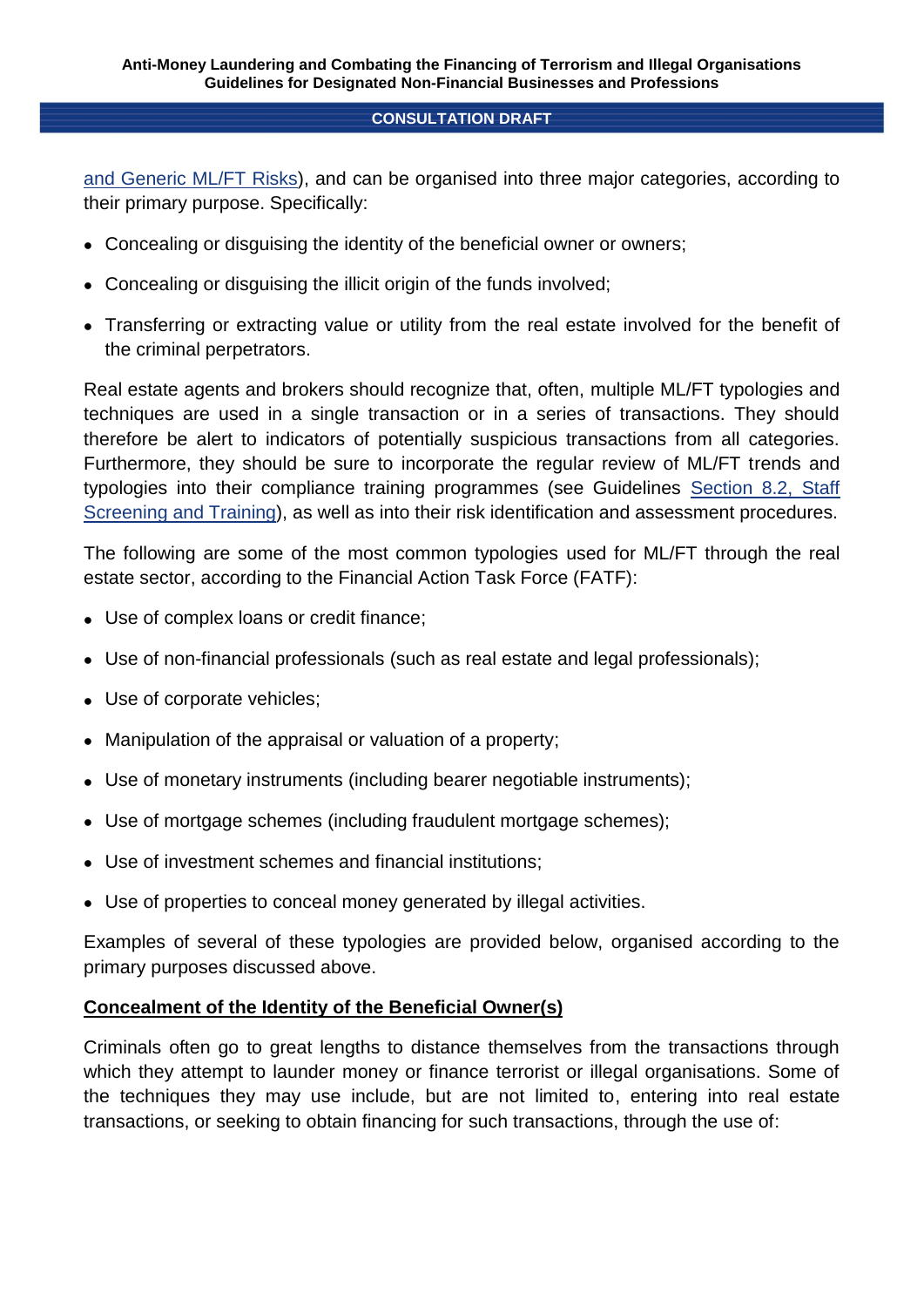- Third-party intermediaries or proxies, including family members, friends, business associates, legal representatives, or paid third persons;
- Legal structures, including corporate entities or groups, limited partnerships, investment vehicles (such as property investment companies or funds), or non-profit organisations;
- Legal arrangements, such as trusts or foundations, clubs, or similar organisations of a legal character.

In this regard, real estate agents and brokers should give special attention to the identification of the true party to the transaction and beneficial owner of the funds involved. This includes assessing whether the nature, type, and size of the transaction is consistent with the profile of the customer. In situations in which real estate professionals handle financial instruments and/or documents on behalf of customers, they should also be particularly alert to the involvement of any third parties in the transfer or delivery process.

Real estate agents and brokers should also be alert to customers' attempts to use them as intermediaries or go-betweens with regard to arranging financing for transactions, as the below example from a FATF report illustrates:

**Example 1**: **Misuse of a real estate agent to gain introduction to a financial institution, possible link to terrorist financing<sup>4</sup>**

A trustee for a trust established in an offshore centre approached a real estate agent to buy a property in Belgium.

The real-estate agent made inquiries with the bank to ask whether a loan could be granted. The bank refused the application, as the use of a trust and a non-financial professional appeared to be deliberately done to disguise the identity of the beneficial owner. The bank submitted a suspicious transaction report.

Following the analysis of the financial intelligence unit, one of the members of the board of the trust was found to be related to a bank with suspected links to a terrorist organisation.

# **Example 2: Family members used as a front for purchasing property<sup>5</sup>**

A Canadian career criminal, with a record including drug trafficking, fraud, auto theft, and telecommunications theft, deposited cash into a bank account in his parents' name. The

<sup>4</sup> *Money Laundering & Terrorist Financing through the Real Estate Sector*, FATF, June 2007, p. 9.

<sup>5</sup> Money Laundering and Terrorist Financing Vulnerabilities of Legal Professionals, FATF, 2013, p. 49.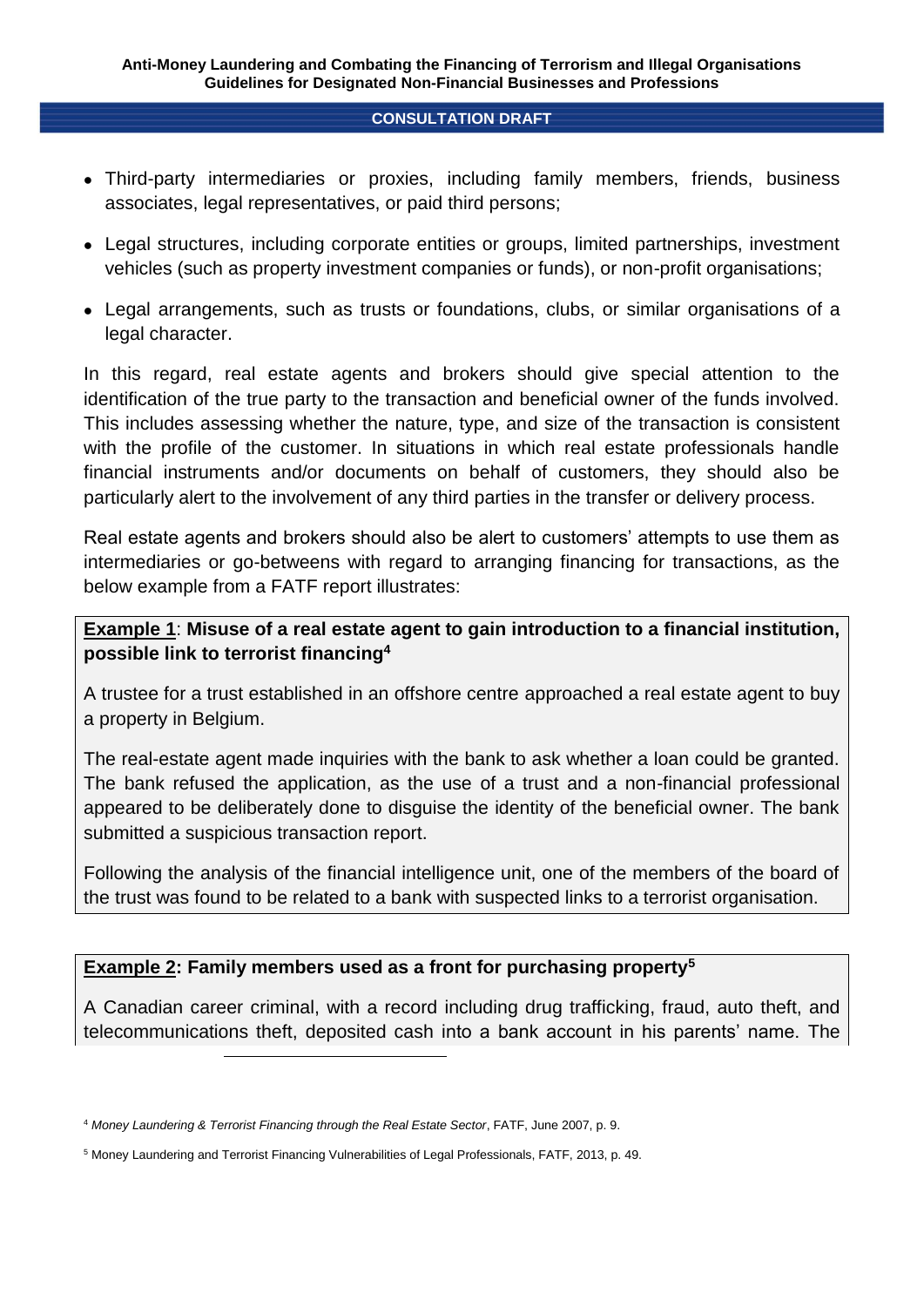accused purchased a home with the assistance of a lawyer, the title of which was registered to his parents. He financed the home through a mortgage, also registered to his parents. The CAD 320,000 mortgage was paid off in less than six months.

## **Example 3: Exploitation of a legitimate charity<sup>6</sup>**

A suspicious transaction report (STR) was made following an attempt by Individual A, to deposit substantial amounts of cash into the account of a charity – over which he had power-of-attorney – with the instruction that it be transferred onward to a notary as an advance for the purchase of real estate. The Investigation revealed that payments into the account consisted of multiple cash deposits (presumably donations), but also payments directly from the account of Individual A. In turn, A's personal account revealed multiple cash deposits that corresponded to donations from private individuals. The debit transactions consisted of transfers to the non-profit organisation and international transfers to Individual B. Police sources revealed that A had links with individuals that were known for terrorist activities, including B.

# **Example 4: Use of company to launder money through a real estate purchase and sale<sup>7</sup>**

An East European was acting under a cover name as the director of a company for which he opened an account with a Belgian bank. Transfers were made to this account from abroad, including some on the instructions of "one of our clients."

The funds were then used to issue a cheque to a notary for the purchase of a property. The attention of the notary was drawn to the fact that some time after the purchase, the company went into voluntary liquidation, and the person concerned bought the property back from his company for an amount considerably above the original price. In this way the individual was able to insert money into the financial system for an amount corresponding to the initial sale price plus the capital gain. He was thus able to use a business account, front company customer, purchase of real estate, cross border transaction and wire transfers to launder money that, according to police sources, came from activities related to organised crime.

It appeared that the company acted as a front set up merely for the purpose of carrying out the property transaction.

<sup>6</sup> Terrorist Financing Typologies, FATF, February 2008, p. 12.

<sup>7</sup> *Money Laundering & Terrorist Financing through the Real Estate Sector*, FATF, June 2007, p. 10.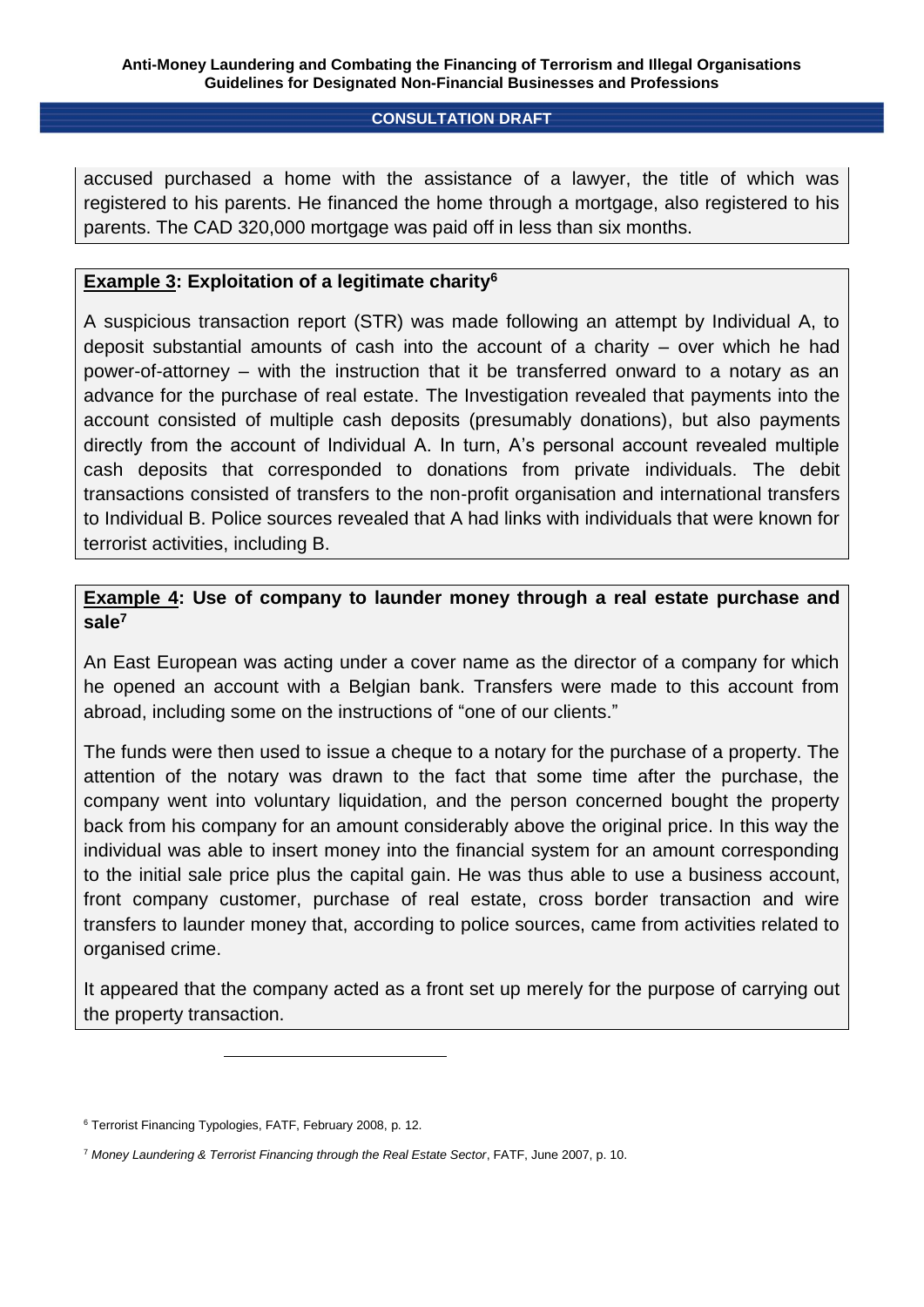#### **Concealment of the Illicit Origin of the Funds Involved**

A key goal of criminals involved in ML/FT operations is to conceal the illicit source of the funds they are attempting to launder, in order to be able to place those funds into the financial system. As with the concealment of the identity of the beneficial owners, some of the techniques used in concealing the illicit source of funds include, but are not limited to the use of third-party intermediaries, legal structures, and legal arrangements. Furthermore, a variety of techniques, including but not limited to the use of bearer financial instruments (such as cash, bank drafts, cashier's cheques, etc.) are often used to conceal the illegal proceeds of funds used in real estate transactions. Some indicative examples are provided below.

#### **Example 5: Abuse of a notary's client account<sup>8</sup>**

A company purchased property by using a notary's client account. Apart from a considerable number of cheques that were regularly cashed or issued, which were at first sight linked to the notary's professional activities, there were also various transfers from the company to his account.

By using the company and the notary's client account, money was laundered by investing in real estate in Belgium, and the links between the individual and the company were concealed in order to avoid suspicions.

Police sources revealed that the sole shareholder of this company was a known drug trafficker.

## **Example 6: Use of Individuals and Companies to Conceal the Source of Illicit Funds<sup>9</sup>**

A criminal organisation (led by a Hungarian citizen) committed tax fraud with the use of individuals and companies dealing in the area of service provision (labour force for the security industry). The proceeds obtained from tax fraud were transformed into tangible assets (e.g. real estate, cars, etc.) of another company (a legitimate one) run by the offender, in order to cover its origin. In the course of the investigation it was established that the company had no income-generating activities and no registered employees.

The dirty money was provided in cash by the leader of the criminal organisation with instructions to purchase real estate. In order to disguise the origin of the proceeds, the

<sup>8</sup> Ibid., p. 12

<sup>9</sup> Typologies Report on Laundering the Proceeds of Organised Crime, MONEYVAL, April 2015, p. 74.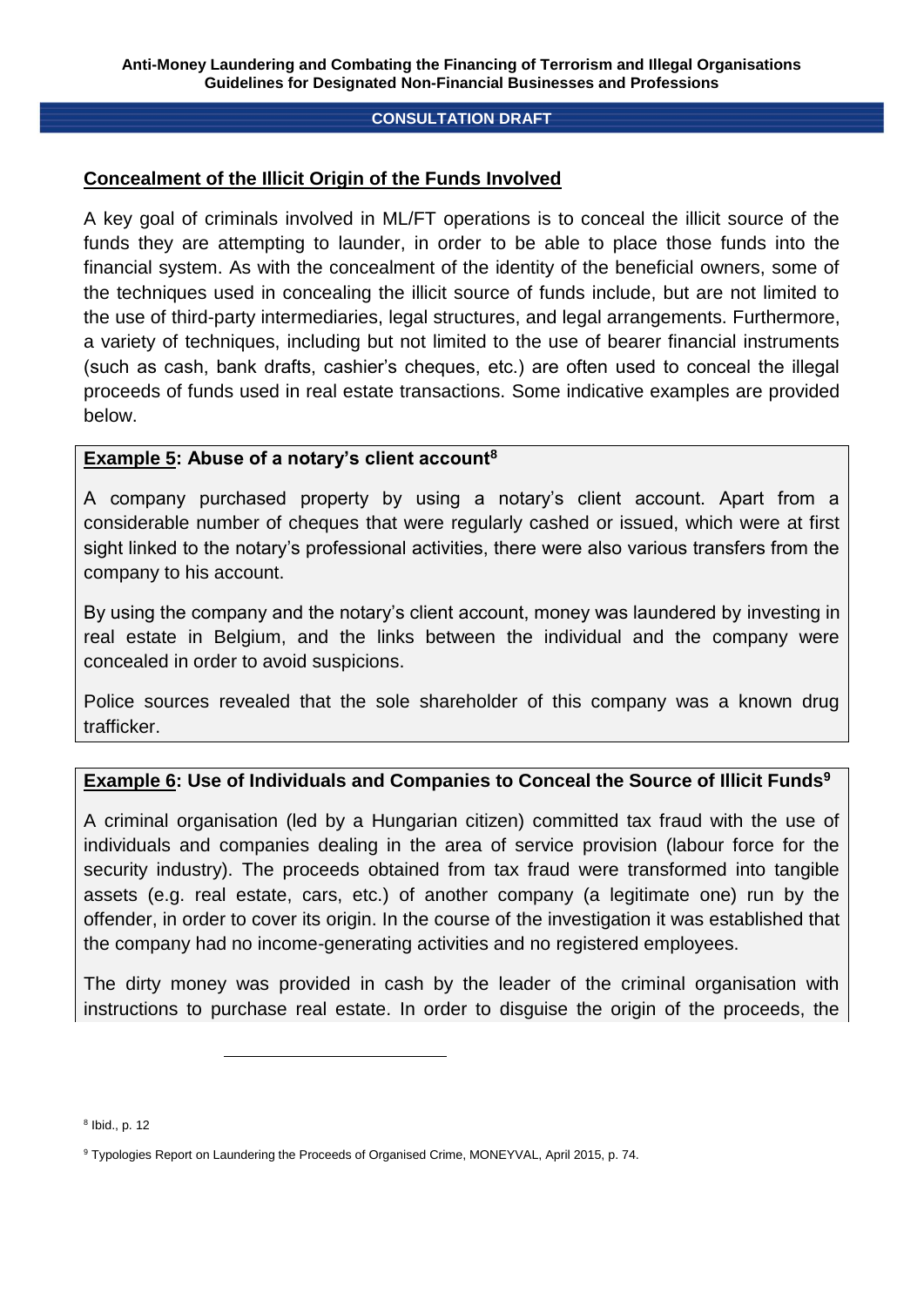money was deposited in smaller amounts in bank accounts by natural persons and then transferred into the company's account. Furthermore, for the real estate transactions, VAT refunds were claimed and obtained from the state budget. Due to those VAT refunds, the company made apparently legitimate sources of revenue.

# **Example 7: Use of Cash Transport, Exchange Houses, and Real Estate Purchases to Conceal the Source of Illicit Funds**<sup>10</sup>

The members of an organised crime group (OCG) created a money laundering system by using other people to exchange money for them, using their family members to purchase real estate in Croatia in their name, and setting up businesses in order to invest and conceal the true source of money which they had acquired through drug trafficking. Since drug trafficking involved a large number of individuals who operated in different countries (Netherlands, United Kingdom, Sweden, Austria, Italy and Croatia), one of the key features was to avoid banks and STRs filed to the FIU. In this case, the drugs were procured by the defendants in Netherlands and the United Kingdom, where they were packed and shipped illegally by trucks or refrigerator cars and delivered to unknown persons, who were then in charge of distributing them to end buyers in the United Kingdom, Sweden, Austria and Italy.

Some of the money obtained was used to purchase further quantities of drugs and to settle the costs of transport and hired help, and the rest of the money (the profit) was transported to Croatia. The money was transported by persons employed in legitimate transport companies, who were hired by OCG members to hide the money in their vehicles and cross the border without reporting the money to customs. Subsequently, the transporters exchanged the money using banks and exchange offices and hand it over to Mr I, the ML defendant.

In order to conceal its true source, Mr I invested the money in real estate and motor vehicles in Croatia, buying some of the property in his own name or in the names of his wife and son. During the investigation it was determined that Mr I bought 5 apartments, one office space and one plot of land in his own name. He also bought 7 apartments and one vehicle in the names of his wife and son. From the testimony of the real estate sellers, the property was usually paid for in cash, in Euros.

In one instance Mr I applied for a loan with a bank in Croatia in order to buy the real estate, which loan was later repaid with the money he obtained by drug trafficking. Some of the illegally gained money was also used to invest in the construction of buildings in Zagreb.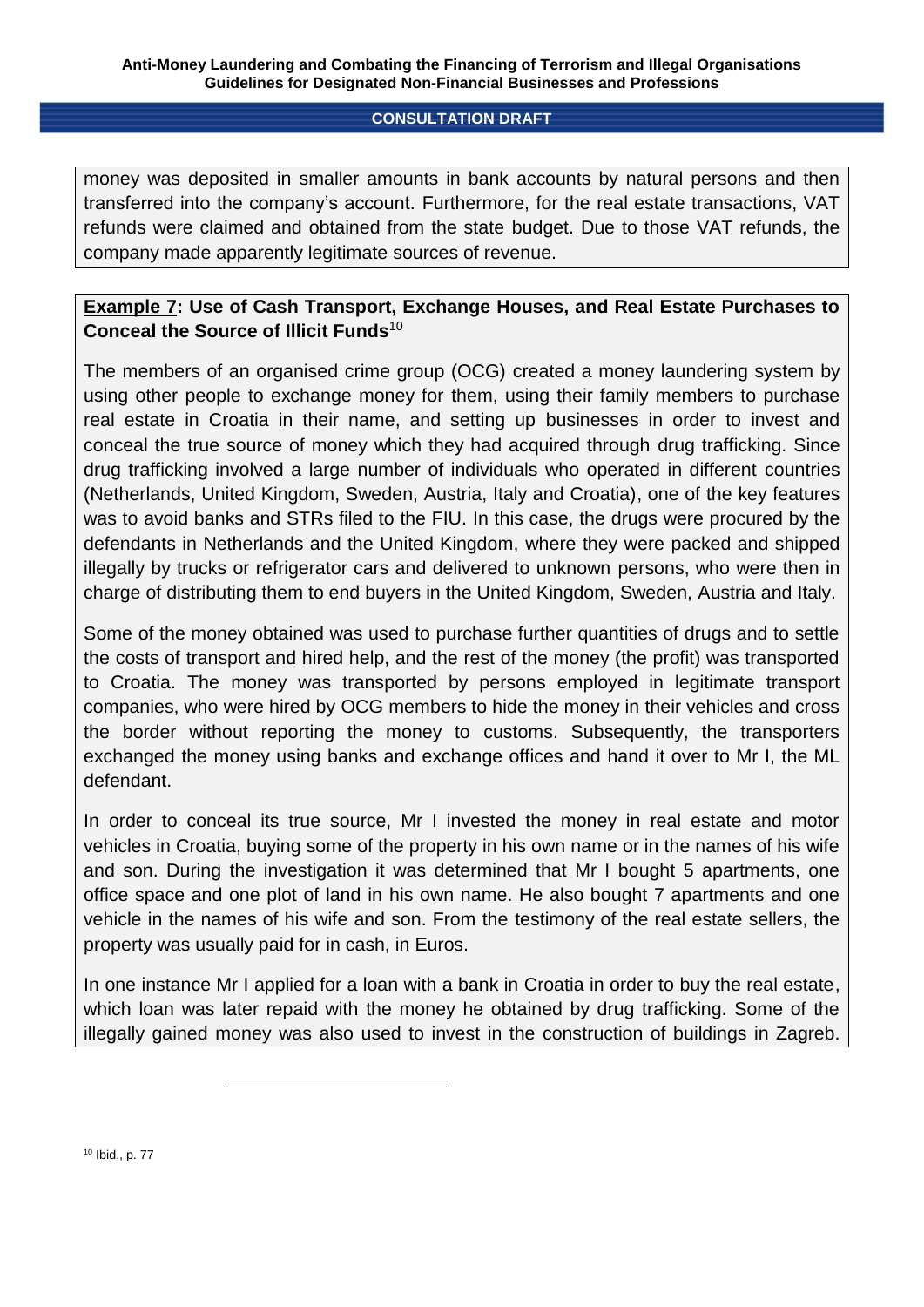The property was used by Mr I to set up a company, as well as a number of restaurants in Croatia, which he would later use to launder the money from future illegal profits.

# **Example 8: Use of Smurfing, Cash, and Cashier's Cheques to Conceal the Illicit Source of Funds for the Purchase of Real Estate**<sup>11</sup>

The US attorney Mr P was convicted on a federal charge of money laundering for handling USD 177,500 in cash from a former client who is now facing prison for drug offences. Before the money laundering allegations came to light, Mr P served as defence attorney and had a lucrative side business as an agent for professional hockey players.

Mr J, the attorney's client, was targeted in a federal investigation in 2012 after authorities learned of his involvement in a large-scale drug organised crime smuggling operation spanning from California to Maine. The laundering was done through smurfing and during the investigation Mr P admitted that when he received more than USD 10,000 from Mr J at one time, he broke up the deposits into amounts under USD 10,000 to avoid the currency reporting requirements, which was in violation of federal law. The money was deposited into the attorney's escrow account and subsequently, cashiers' cheques were issued based on those deposits and used to partially cover the price of real estate bought jointly by Mr J and Mr P.

Although the real estate was bought jointly by Mr J and Mr P, they intentionally removed J's name from the paperwork toward the end of the transaction. To explain the smurfing, Mr P stated he did not want to file paperwork regarding the deposits. In addition to the above, Mr J purchased an interest in a sports agency owned by Mr P for \$250,000 paid in instalments of \$50,000 in cash, all delivered in backpacks.

# **Realisation of Value or Utility for the Benefit of the Perpetrators of ML/FT**

In addition to the placement and layering of funds for the purposes of money laundering or the financing of terrorism, criminals must also eventually integrate the proceeds of crime into the legitimate economy. In this regard, real estate transactions may be used as part of the ML/FT process itself, and they may also be used to facilitate ongoing criminal activity. An example of the later has already been provided (Example 7), in which the members of an organised crime group purchased property with which they set up a company and restaurants, which they intended to use for the laundering of future illicit proceeds. Below are further examples illustrating the typologies associated with these activities.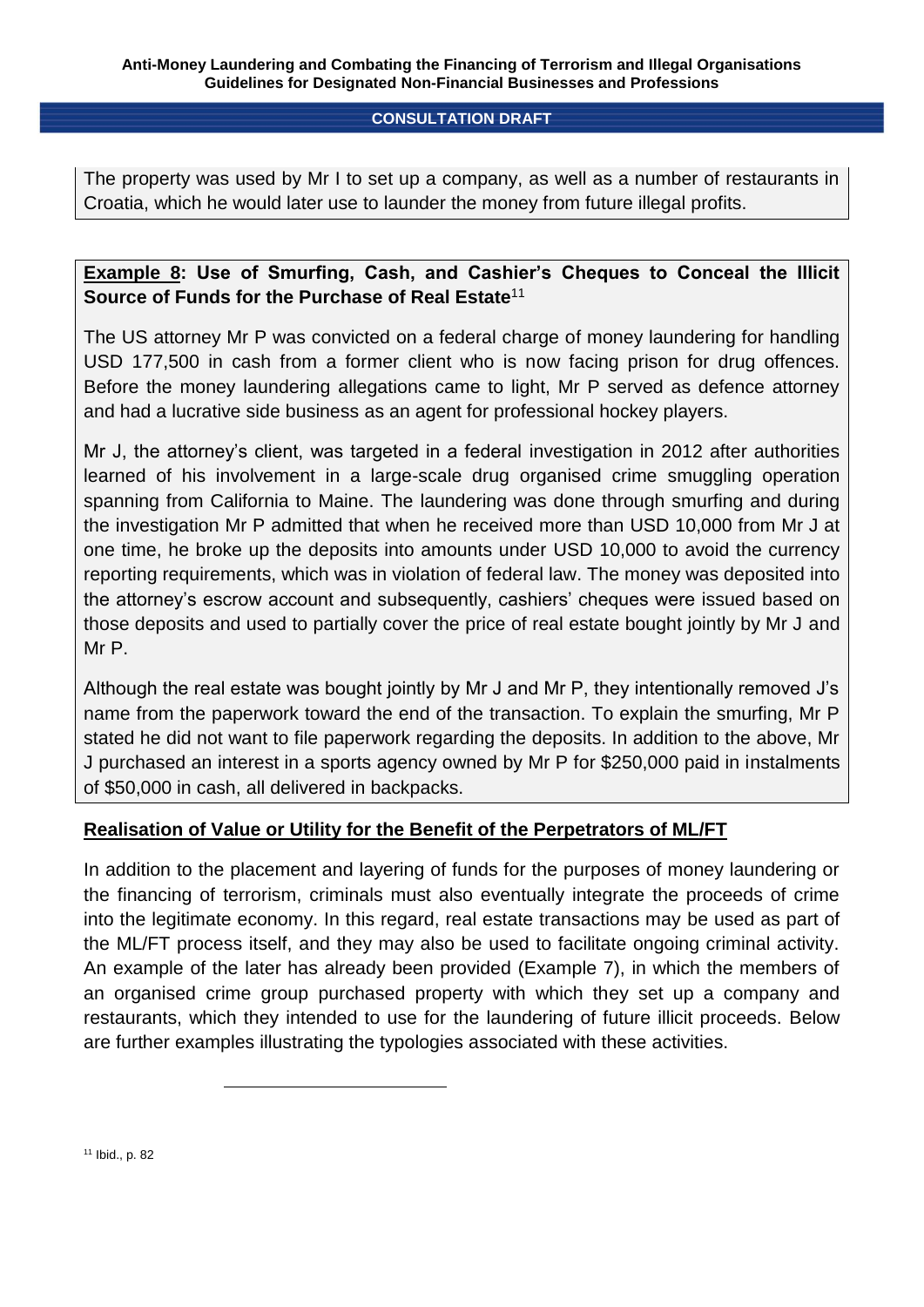#### **Example 9: Use of Successive Transactions for ML Purposes<sup>12</sup>**

A lawyer created several companies the same day (with ownership through bearer shares, thus hiding the identity of the true owners). One of these companies acquired a property that was an area of undeveloped land. A few weeks later, the area was re-classified by the town hall where it is located so that it could be urbanised.

The lawyer came to the Property Registry and in successive operations, transferred the ownership of the property by means of the transfer of mortgage loans constituted in entities located in offshore jurisdictions.

With each succeeding transfer of the property, the price of the land was increased. The participants in the individual transfers were shell companies controlled by the lawyer. Finally the mortgage was cancelled with a cheque issued by a correspondent account. The cheque was received by a company different from the one that appeared as acquirer on the deed (cheque endorsement). Since the company used a correspondent account exclusively, it can be concluded that this company was a front company set up merely for the purpose of carrying out the property transactions.

After investigation it was learned that the purchaser and the seller were the same person: the leader of a criminal organisation. The money used in the transaction was of illegal origin (drug trafficking). Additionally, in the process of reclassification, administrative anomalies and bribes were detected.

# **Example 10: Purchase of Real Estate with Illicit Funds for the Establishment of a Restaurant**<sup>13</sup>

An Asian national had purchased real estate in order to start a restaurant that he had financed by a mortgage at Bank A. This mortgage was repaid by transfers from an account opened with Bank B in name of his spouse. Within one year his spouse's account was credited by cash deposits and debited by cash withdrawals, as well as transfers to Bank A.

On the debit side of the account, there were also various transfers to China in favour of a natural person, as well as the repayment of the mortgage by transfers from an account

<sup>13</sup> Ibid., p. 27

<sup>12</sup> *Money Laundering & Terrorist Financing through the Real Estate Sector*, FATF, June 2007, p. 18.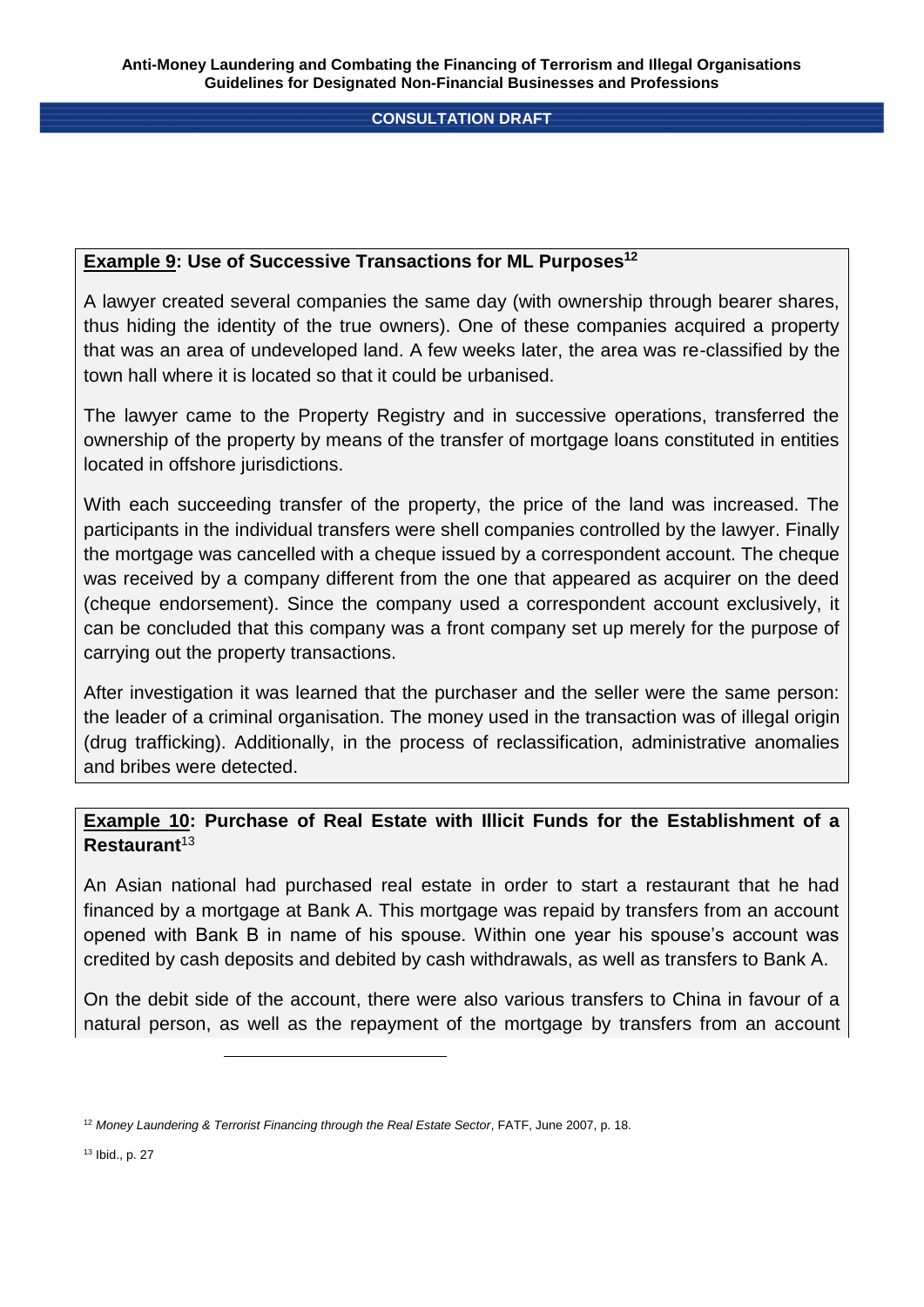opened with another bank in name of his spouse. The main individual involved was known to be part of network that illegally smuggled foreign workers to Europe.

#### **Indicators of Suspicious Transactions in the Real Estate Sector**

From the examples provided above, it can be seen that the techniques used in exploiting the real estate sector for the purposes of ML/FT are numerous, constantly evolving, and in many cases are specific to the particularities of a given real estate market. The following list of indicators of potentially suspicious transactions is therefore by no means exhaustive. Real estate professionals are also reminded that the presence of one or more of the indicators below does not necessarily mean that a transaction involves ML/FT; however, it is an indication that enhanced due diligence or further investigation may be required, so that an appropriate determination can be made by the DNFBP's appointed compliance officer as to whether the transaction is suspicious or not.

## **Indicators of the Possible Concealment of the True Beneficial Owner**

The Physical Person Customer:

- Is reluctant or refuses to provide personal information.
- Is reluctant, unable, or refuses to explain:
	- ‒ their business activities and corporate history;
	- ‒ the identity of the beneficial owner;
	- their source of wealth/funds;
	- ‒ why they are conducting their activities in a certain manner;
	- ‒ who they are transacting with;
	- the nature of their business dealings with third parties (particularly third parties located in foreign jurisdictions).
- Insists on the use of an intermediary (either professional or informal) in all interactions, without sufficient justification.
- Actively avoids personal contact without sufficient justification.
- Is a foreign national with no significant dealings in the country, and no clear economic or other rationale for a real estate transaction in the country.
- Refuses to co-operate or provide information, data, and documents usually required to facilitate a transaction.
- Makes unusual requests (including those related to secrecy) of the real estate agency, brokerage, or its employees.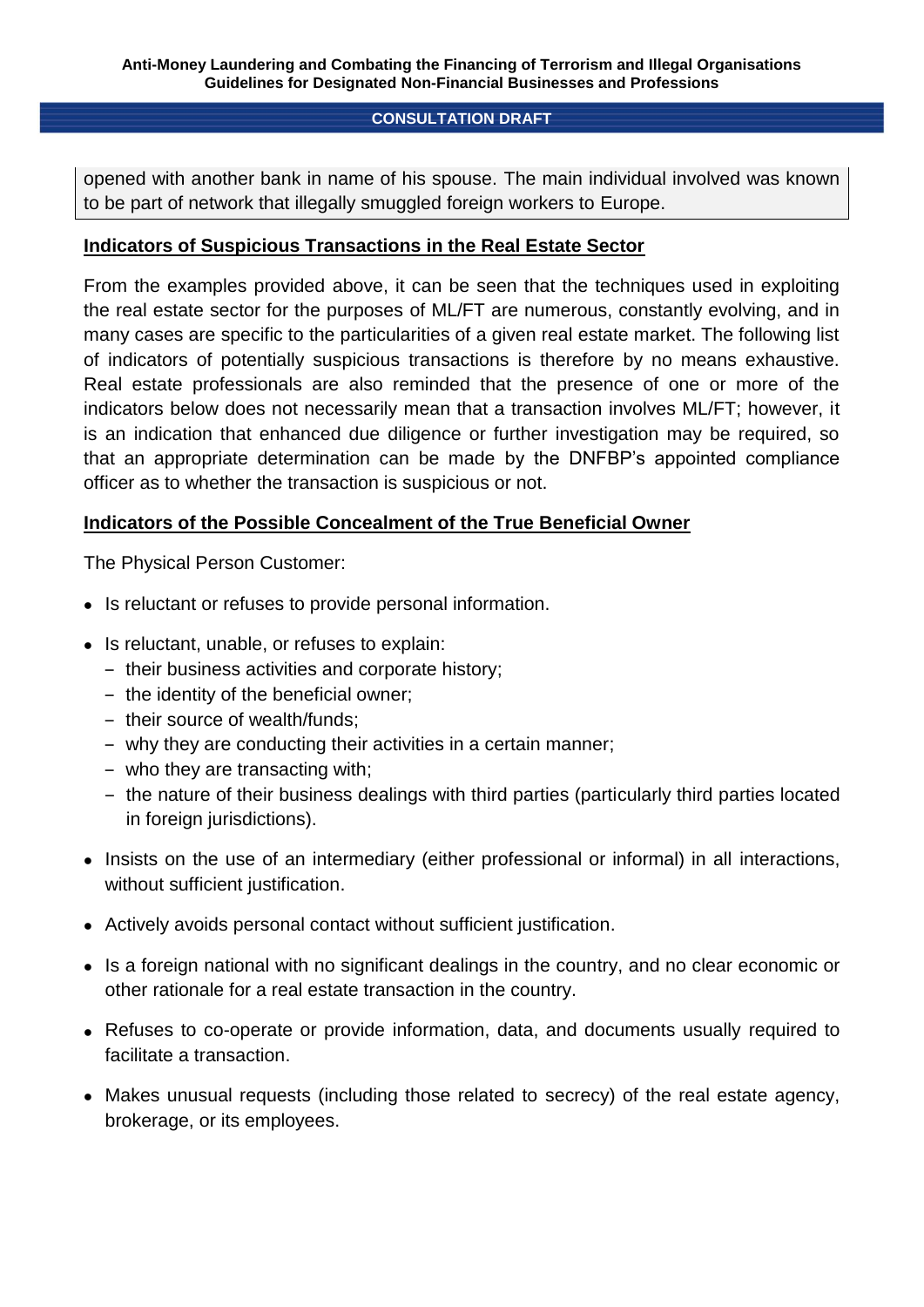- Is a politically exposed person, or has familial or professional associations with a person who is politically exposed.
- Is conducting a transaction which appears incompatible with their socio-economic, educational, or professional profile, or about which they appear not to have a good understanding.
- Is the signatory to company accounts (especially multiple companies) without sufficient explanation.
- Is interested in foreign company formation, particularly in jurisdictions known to offer lowtax or secrecy incentives, without sufficient commercial explanation.
- Takes an unusual interest in assisting or helping to facilitate the business arrangements of the other party to the transaction.

The Legal Person or Legal Arrangement Customer:

- Cannot demonstrate a history or provide evidence of real activity.
- Cannot be found on the internet or social business network platforms (such as LinkedIn or others).
- Is registered under a name that does not indicate the activity of the company, or that indicates activities different from those it claims to perform.
- Is registered under a name that appears to mimic the name of other companies, particularly high-profile multinational corporations.
- Uses an email address with a public or non-professional domain (such as Hotmail, Gmail, Yahoo, etc.).
- Is registered at an address that does not match the profile of the company, or that cannot be located on internet mapping services (such as Google Maps).
- Is registered at an address that is also listed against numerous other companies or legal arrangements, indicating the use of a mailbox service.
- Has directors or controlling shareholder(s) who cannot be located or contacted, or who do not appear to have an active role in the company, or where there is no evidence that they have authorised the transaction.
- Has directors or controlling shareholder(s) and/or beneficial owner(s) who are also found to be representatives of other legal persons or arrangements, indicating the possible use of professional nominees.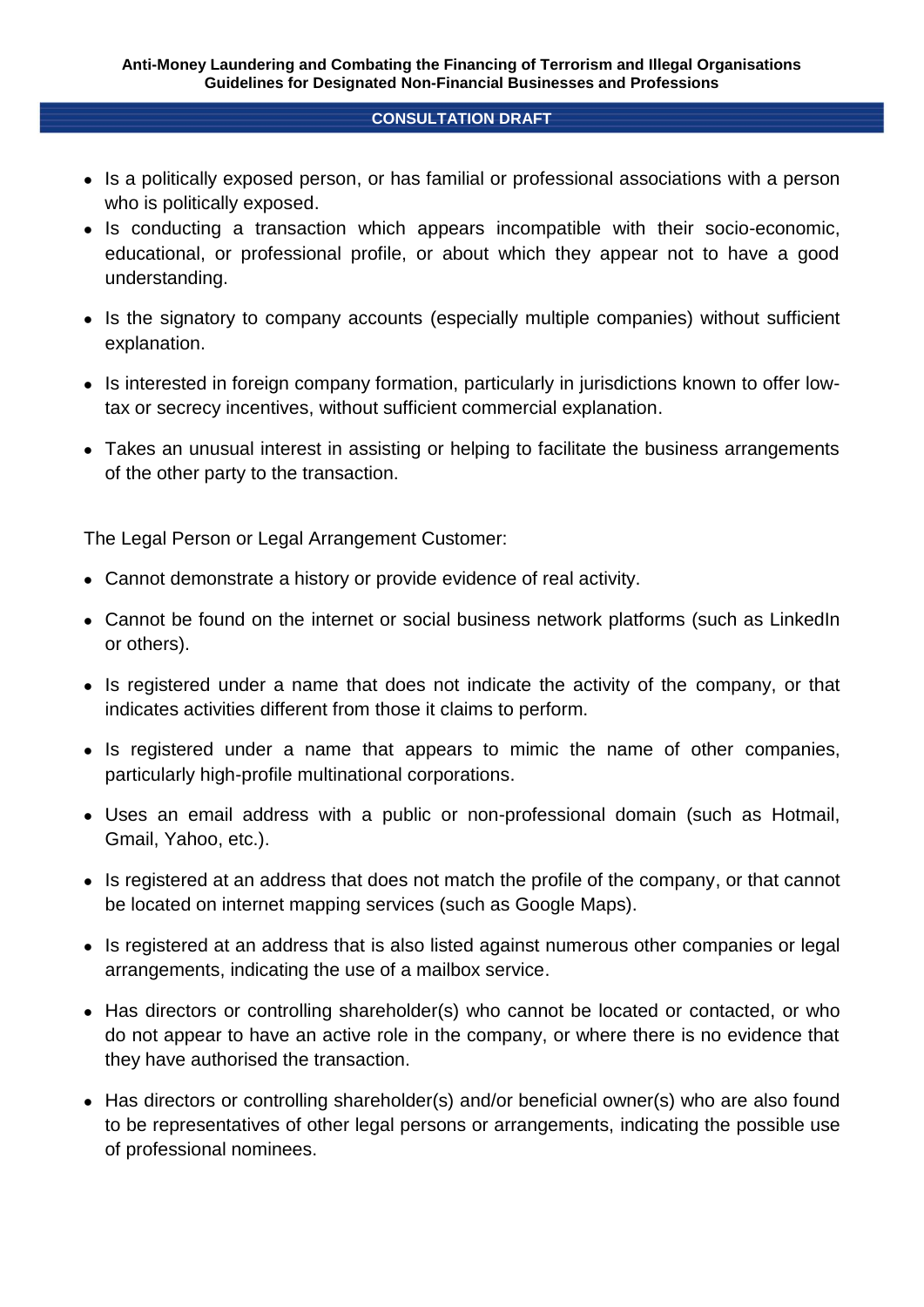- Has an unusually large number of beneficiaries and other controlling interests, or has authorised numerous signatories for the transaction without sufficient explanation or business justification.
- Is incorporated or established in a jurisdiction that is considered to pose a high money laundering or terrorism financing risk.
- Is incorporated/established in a jurisdiction that does not require companies to report beneficial owners to a central registry.
- Has a complex corporate structure that does not appear to be necessary or that does not make commercial sense.

The Physical or Legal Person/Arrangement Customer:

- Conducts an unusual number or frequency of transactions in a relatively short time period.
- Asks for short-cuts or excessively quick transactions, even when it poses an unnecessary business risk or expense.
- Requires introduction to financial institutions to help secure banking facilities.
- Makes deposits or other payments from multiple accounts or sources.
- Appears to engage multiple professionals in the same country to facilitate the same (or closely related) aspects of a transaction without a clear reason for doing so.
- Provides falsified records or counterfeit documentation.
- Is a designated persons or groups (i.e. is on a Sanctions List).

The transaction:

- Involves the use of a large sum of cash, without an adequate explanation as to its source or purpose.
- Appears to be between parties with a questionable connection, or generates doubts that cannot be sufficiently explained by the customer.
- Appears to be between two or more parties that are connected without an apparent business or trade rationale.
- Is a business transaction that involves family members of one or more of the parties without a legitimate business rationale.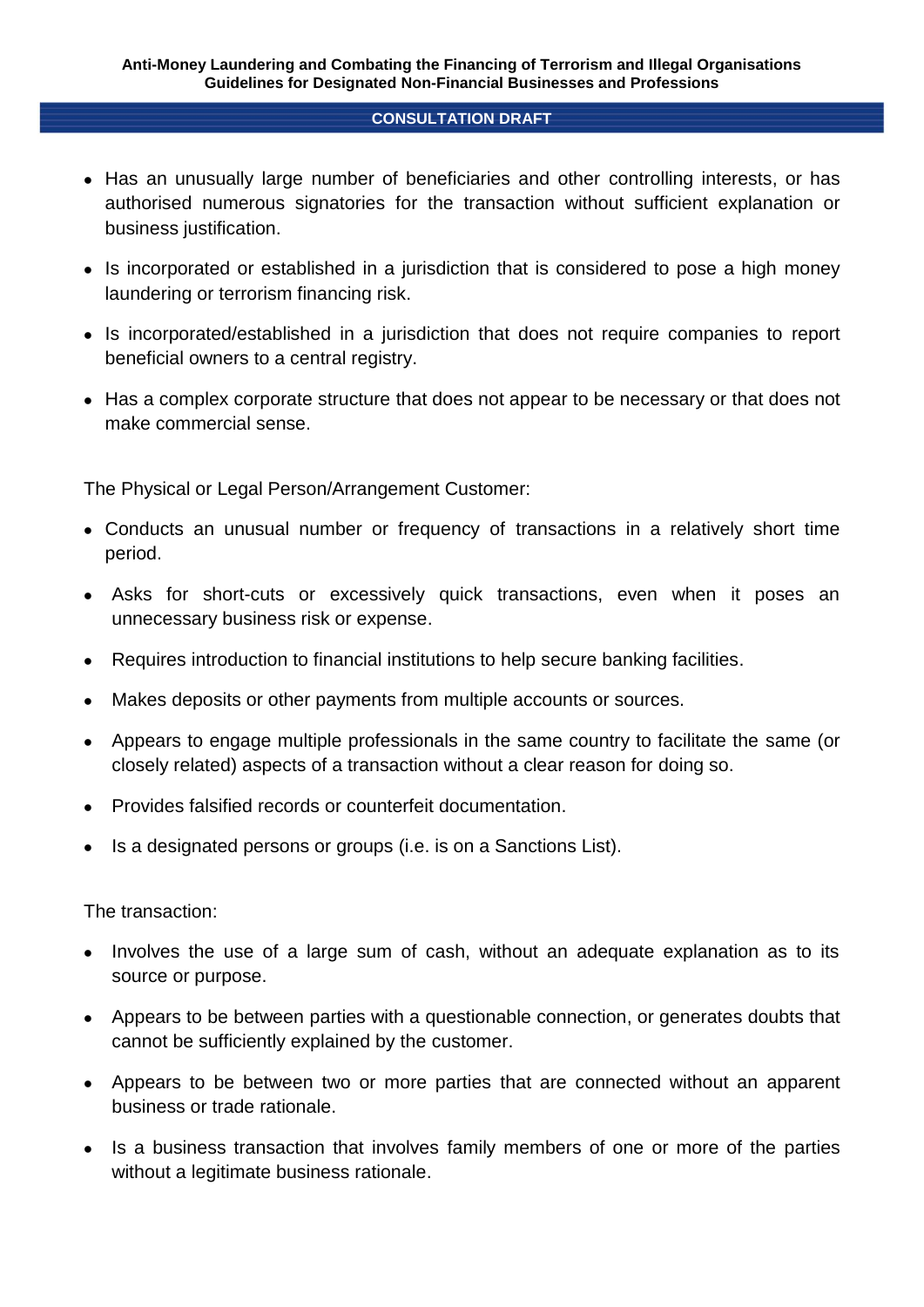- Involves a repeat transaction (including repetitive financial arrangements) between parties over a contracted period of time.
- Is financed by a non-financial institution third party, whether a natural or a legal person, with no logical explanation or commercial justification.
- Loans are received from private third parties without any supporting loan agreements, collateral, or regular interest repayments.
- Involves funds received from a legal entity which subsequently goes into liquidation or receivership, or is struck off the register (either voluntarily or compulsorily).
- Is executed from a business account but appears to involve personal purchases or sales.
- Involves complicated transaction routings without sufficient explanation or trade records.
- Involves the transfer of real property from a natural to a legal person in an off-market sale.
- Involves the use of multiple large cash payments to pay down a loan or mortgage.
- Involves the early repayment of a loan or mortgage (especially when penalties or losses are involved).
- Includes contractual agreements with terms that are unusual or that do not make business sense for the parties involved.
- Involves funds that are sent to, or received from, a foreign country when there is no apparent connection between the country and the client, and/or which are sent to, or received from, a low-tax offshore jurisdiction or one that is considered to pose a high ML/FT risk.
- Involves property purchased with cash, which is then used as collateral for a loan within a short period of time.
- Involves the unexplained use of powers-of-attorney or other delegation processes (for example, the use of representative offices).
- Involves persons residing in tax havens or High-Risk Countries, when the characteristics of the transactions match any of those included in the list of indicators.
- Is carried out on behalf of minors, incapacitated persons or other categories of persons who appear to lack the mental or economic capacity to make such decisions.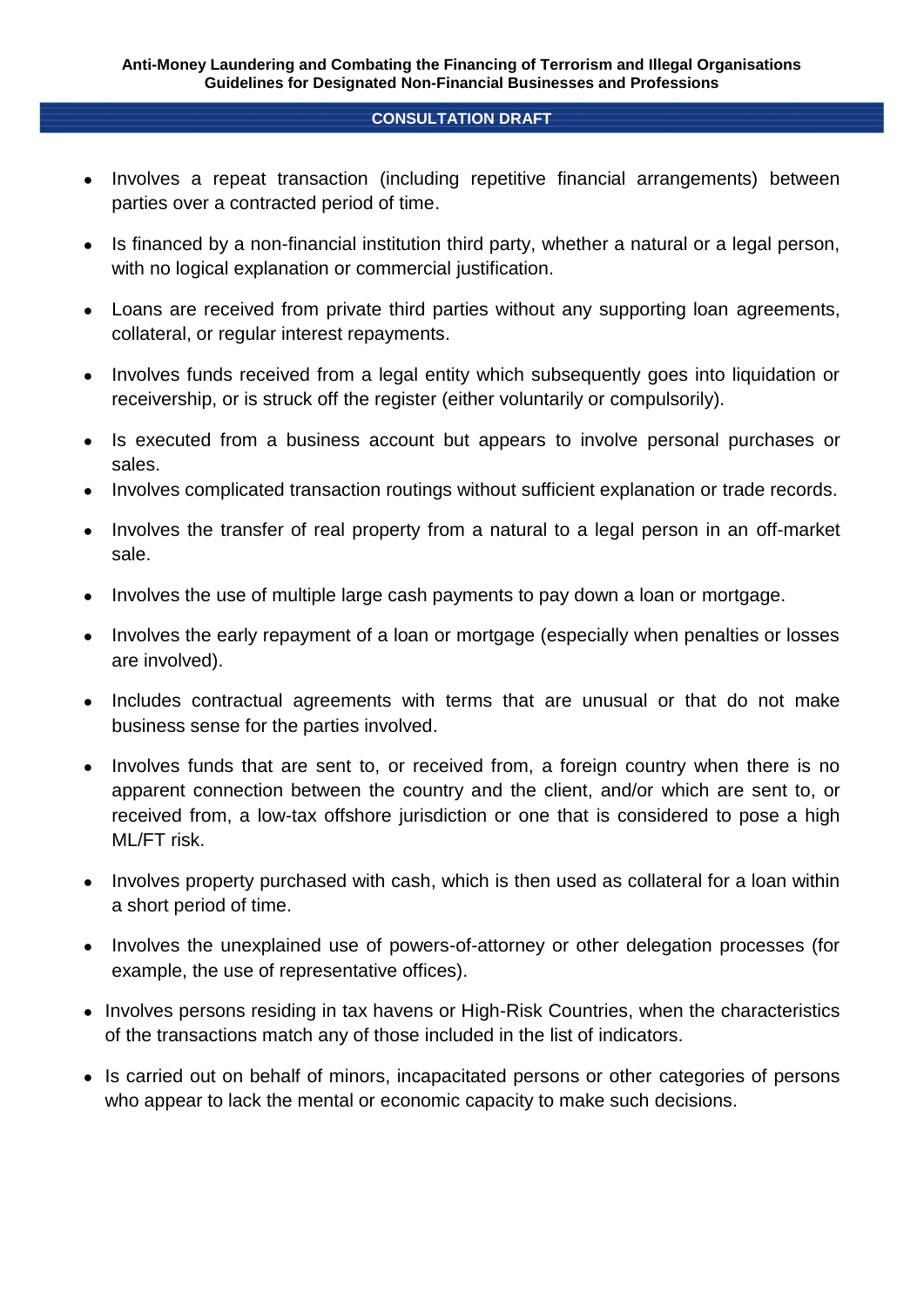- Involves persons who are being tried or have been sentenced for crimes or who are publicly known to be linked to criminal activities, or who are associated with such persons.
- Involves several transactions which appear to be linked, or which involve the same parties or those persons who may have links to one another (for example, family ties, business ties, persons of the same nationality, persons sharing an address or having the same representatives or attorneys, etc.).
- Involves recently created legal persons or arrangements, when the amount is large compared to the assets of those legal entities.
- Involves foundations, cultural or leisure associations, or non-profit-making entities in general, when the characteristics of the transaction do not match the goals of the entity.
- Involves legal persons which, although incorporated in the country, are mainly owned by foreign nationals, who may or may not be resident for tax purposes.
- Involves the contribution of real estate to the share capital of a company which has no registered address or permanent establishment in the country.
- Shows signs, or it is certain, that the parties are not acting on their own behalf and are trying to hide the identity of the real customer.
- Involves unexplained last-minute changes involving the identity of the parties (for example, it is begun in one individual's name and finally completed in another's without a logical explanation for the name change, such as the sale or change of ownership of the purchase or option to purchase a property which has not yet been handed over to the owner, or the reservation of properties under construction with a subsequent transfer of the rights to a third party, etc.) and/or the details of the transaction (such as the amount or property valuation) and/or the details of the financing (for example, a mortgage is arranged, but cash is used as the final payment method).
- Involves circumstances in which the parties:
	- ‒ Do not show particular interest in the characteristics of the property (e.g. quality of construction, location, date on which it will be handed over, etc.);
	- ‒ Do not seem particularly interested in obtaining a better price for the transaction or in improving the payment terms;
	- ‒ Show a strong interest in completing the transaction quickly, without there being good cause;
	- ‒ Show considerable interest in transactions relating to buildings in particular areas, without caring about the price they have to pay.
- Involves parties who are foreign or non-resident for tax purposes and: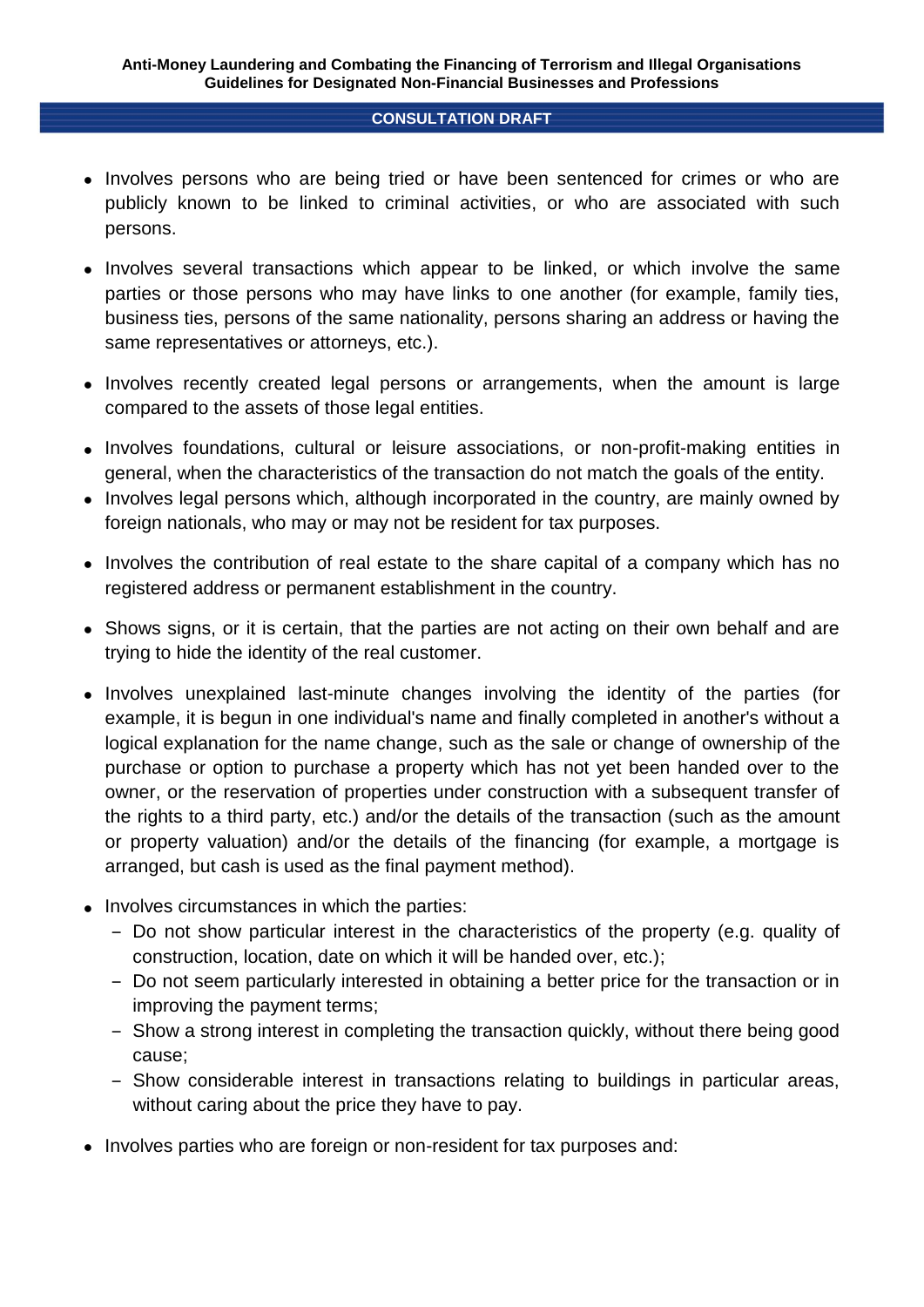- ‒ Their only purpose is a capital investment (that is, they do not show any interest in living at the property they are buying or leasing, even temporarily, etc.);
- ‒ They are interested in large-scale operations (for example, to buy large plots on which to build homes, buying complete buildings or setting up businesses relating to leisure activities, etc.).
- Is performed through intermediaries, when they act on behalf of groups of potentially associated individuals (for example, through family or business ties, shared nationality, persons living at the same address, persons with similar last names, etc.).
- Is carried out through intermediaries acting on behalf of groups of potentially affiliated legal persons (for example, through family ties between their owners or representatives, business links, the fact that the legal entity or its owners or representatives are of the same nationality, that the legal entities or their owners or representatives use the same address, that the entities have a common owner, representative or attorney, or in the case of entities with similar names, etc.).
- Takes place through intermediaries who are foreign nationals or individuals who are nonresident for tax purposes.

The Means of Payment:

- Involves cash or negotiable instruments which do not state the true payer (for example, bank drafts, cashier's cheques, or the endorsement of a third-party cheque), especially where the amount of such instruments is significant in relation to the total value of the transaction.
- Is divided in to smaller parts with a short interval between them.
- Involves doubts as to the validity of the documents submitted with loan applications.
- Involves a loan granted, or an attempt to obtain a loan, using cash collateral, especially when this collateral is deposited abroad.

## Other:

- The transaction involves a private contract, where there is no intention to notarise or register the contract, or if when this intention is expressed, it does not finally take place.
- There is a cancellation of the contract, especially in disregard of a clause penalising the buyer with loss of the deposit if the sale does not go ahead, or when the cancellation is agreed in a separate document, leaving the parties in possession of the original contract.
- There are subsequent additional transactions relating to the same property or rights that follow in rapid succession (for example, purchase and immediate sale of property) and